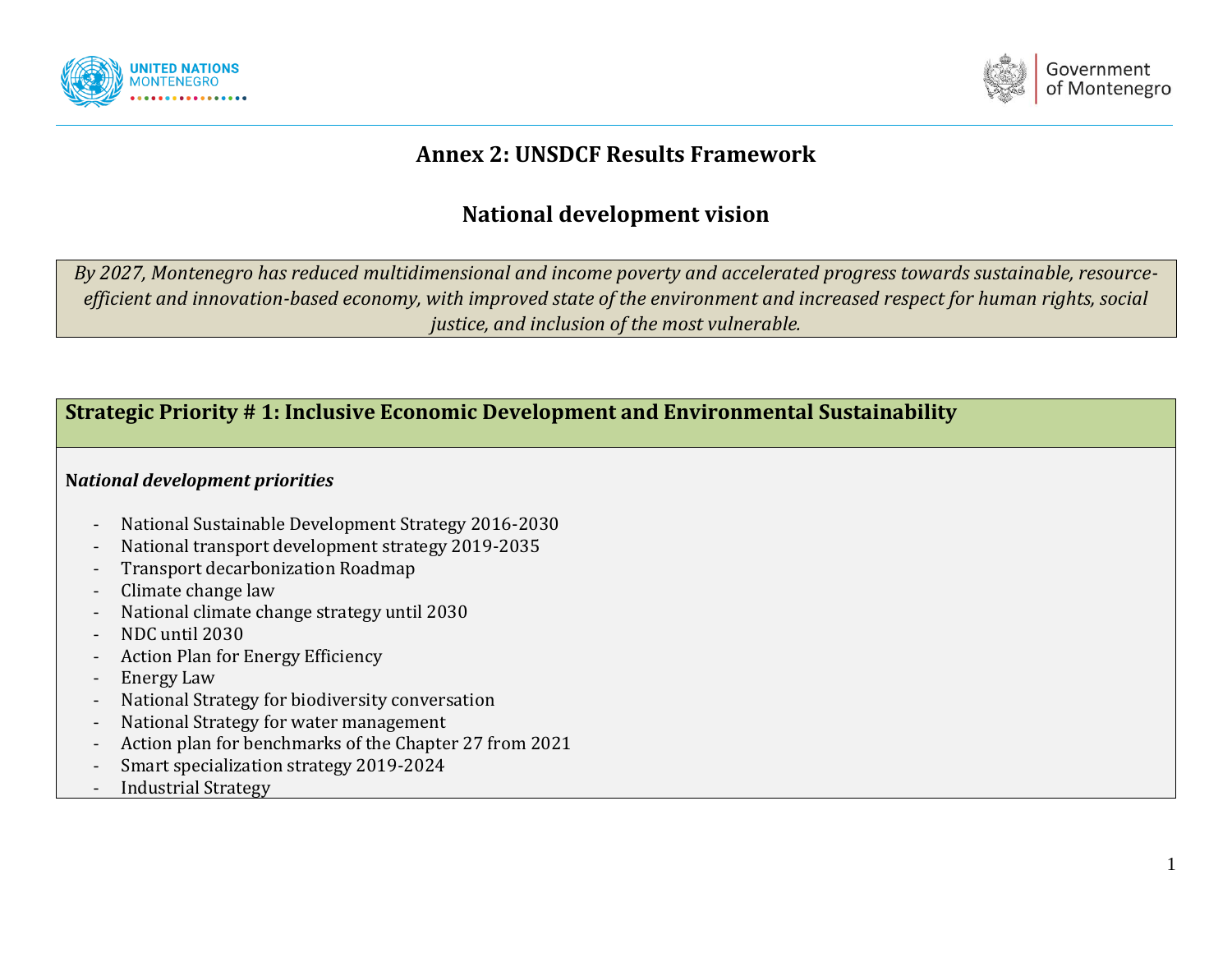



- Programme of Economic Reforms 2022-2024
- National Strategy on Employment 2021-2025
- Strategy for [sustainable] development of cultural heritage for the period 2023-2028 (to be adopted in 2022)
- National strategy for the safeguarding and sustainable use of cultural heritage (to be adopted in 2022)
- Strategy for Development of Micro, Small and Medium Enterprises (MSMEs) in Montenegro

## *Regional frameworks [EU chapters]*

- Ch 3 Rights of establishment and freedom to provide services
- Ch 5 Public procurement
- Ch 6 Company law
- Ch 7 Intellectual property law
- Ch 11 Agriculture and rural development
- Ch 12 Food safety, veterinary and phytosanitary policy
- Ch 14 Transport policy
- Ch 18- Statistics
- Ch 19 Social policy and employment
- Ch 20 Enterprise and industrial policy
- Ch 21 Trans-European networks
- Ch 27 Environment
- Ch 28 Consumer and health protection

## *SDGs:*

- SDG 1- No poverty
- SDG 2 Zero Hunger
- SDG 3 Good health and well-being
- SDG 5 Gender equality
- SDG 6 Clean water and sanitation
- SDG 7 Affordable and clean energy
- SDG 8 Decent work and economic growth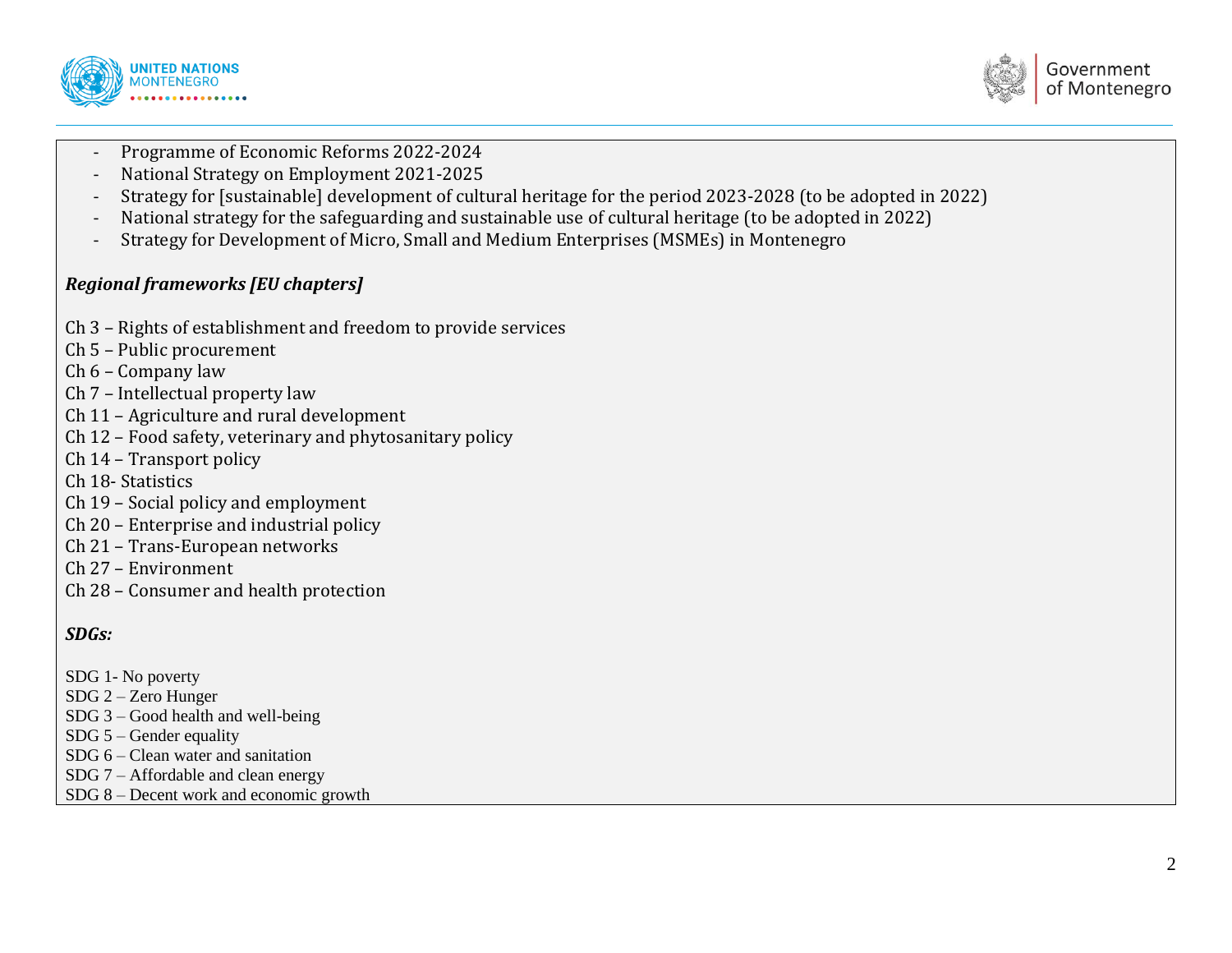



SDG 9 – Industry, innovation and infrastructure SDG 10 – Reduced inequalities SDG 11 – Sustainable cities and communities SDG 12 – Responsible consumption and production SDG 13 – Climate action

- SDG 14 Life under water
- SDG 15 Life on land

#### *Key Partners:*

Government of Montenegro: Ministry of Ecology, Spatial Planning and Urbanism; Ministry of Agriculture, Forestry and Water Economy; Ministry of Education, Science, Culture and Sports; Ministry of Capital Investments; Ministry of Economic Development; Ministry of Finance; Eco Fund; Investment Development Fund; Municipalities; Environment Protection Agency; National Council for Sustainable Development; business sector; NGOs; Chamber of Economy; Innovation Fund; Science and Technology Park; MONSTAT

## *Contributing UN agencies:* **UNDP, ILO, UNOPS, UNIDO, FAO, UNICEF, UNECE, UNESCO, UNDRR, UNEP, IFAD**

| <b>Results</b>                                                                                                                         | <b>Performance</b><br>Indicators (disaggregation)                             | <b>Baseline</b><br>(year)                                                             | <b>Target</b><br>(Cooperatio<br>n<br><b>Framework</b><br>end)   | <b>Data</b><br>source/Mo                 | <b>Assumptions</b>                                                                                                                            |
|----------------------------------------------------------------------------------------------------------------------------------------|-------------------------------------------------------------------------------|---------------------------------------------------------------------------------------|-----------------------------------------------------------------|------------------------------------------|-----------------------------------------------------------------------------------------------------------------------------------------------|
| Outcome 1: By 2027, all<br>people, especially the<br>vulnerable, benefit from<br>improved management and<br>state of natural resources | Employment rate: Total, Men,<br>Women, youth (15-24)<br>Custodian agency: ILO | Total: 43.8 %<br>$(15+)$ ,<br>Male: 50 %<br>Female: 37.9 %<br>Youth: 19.8 %<br>(2020) | Total: >48%,<br>Male: >55%<br>Female: $>45\%$<br>Youth: $>27\%$ | Labour Force<br>Survey (LFS),<br>Monstat | There is political<br>commitment to carry out<br>long-term reform in the<br>economy and put in place<br>appropriate macroeconomic<br>policies |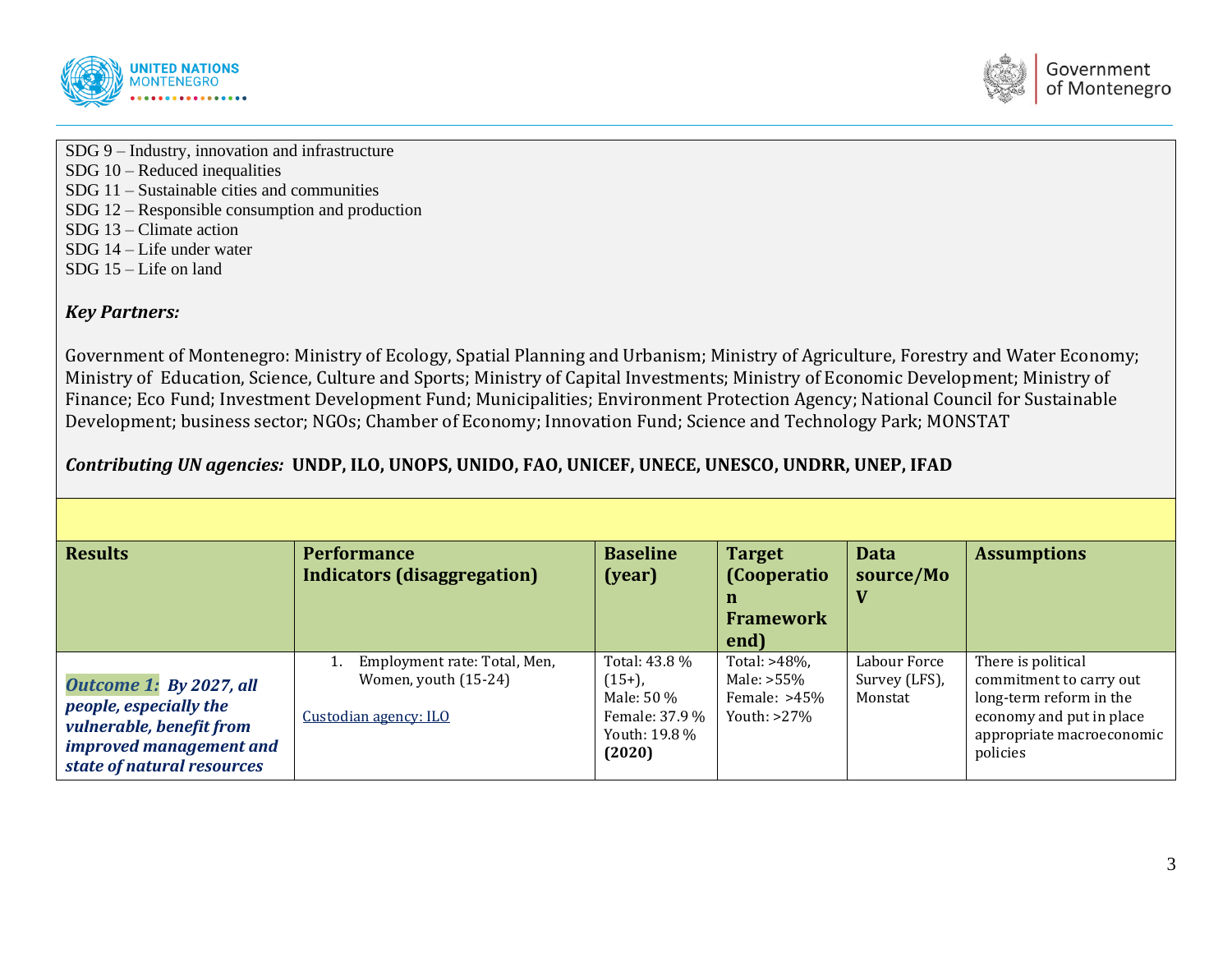



| and increasingly innovative,<br>competitive, gender-<br>responsive and inclusive<br>economic development that<br>is climate resilient and low-<br>carbon | Inactive population due to caring<br>2.<br>responsibilities (20-60)<br>Custodian agency: ILO<br>3. Greenhouse gas emissions: Total<br>GHG emissions expressed as Gg<br>CO2eq | Total: 28.6%<br>Male: 10.7%<br>Female: 39.9%<br>(2020)<br>3,623<br>(2019) | Total<24%<br>Male $< 10\%$<br>Female <30%<br>3,597       | Labour Force<br>Survey (LFS)<br>Government                          | Post-COVD-19, the economic<br>impact is contained<br>Prudent fiscal and debt<br>management policies create<br>space for investment in<br>human development                                                                                                                                                                                                                                                               |
|----------------------------------------------------------------------------------------------------------------------------------------------------------|------------------------------------------------------------------------------------------------------------------------------------------------------------------------------|---------------------------------------------------------------------------|----------------------------------------------------------|---------------------------------------------------------------------|--------------------------------------------------------------------------------------------------------------------------------------------------------------------------------------------------------------------------------------------------------------------------------------------------------------------------------------------------------------------------------------------------------------------------|
|                                                                                                                                                          | Custodian agency: UNDP<br>4. Area of landscapes under<br>improved management to benefit<br>biodiversity, in ha<br>Custodian agency: UNDP                                     | $\mathbf{0}$<br>(2021)                                                    | 80,000                                                   | Government                                                          | Borders remain open and<br>there are no hurdles in<br>cross-border movement of<br>goods and persons                                                                                                                                                                                                                                                                                                                      |
|                                                                                                                                                          | 5. Global innovation index score<br>Custodian agency: UNDP                                                                                                                   | Score: 35.4<br>(2021)                                                     | Score: >47                                               | World<br>Intellectual<br>Property<br>Organisation                   | Government remains<br>committed to climate action<br>and short-term economic<br>interests do not deflect the<br>country from the low-<br>carbon development<br>pathway<br>European integration<br>progresses as planned and<br>EU accession commitments<br>mainstreamed in national<br>policies<br>Inclusive and sustainable<br>structure of the institutional<br>framework, based on<br>meritocracy and<br>transparency |
|                                                                                                                                                          | Share of electricity produced<br>6.<br>from renewable sources in total<br>net electricity consumption on an<br>annual basis<br>Custodian agency: UNDP                        | 62%<br>(2020)                                                             | $>64\%$                                                  | <b>MONSTAT</b>                                                      |                                                                                                                                                                                                                                                                                                                                                                                                                          |
|                                                                                                                                                          | 7. CAT-I (Capacity Assessment Tool<br>for Infrastructure) infrastructure<br>enabling environment score<br>Custodian agency: UNOPS                                            | 4.98<br>(2022)                                                            | >5.47                                                    | <b>UNOPS</b><br><b>Capacity</b><br><b>Assessment</b><br><b>Tool</b> |                                                                                                                                                                                                                                                                                                                                                                                                                          |
|                                                                                                                                                          | Gender Equality Index score,<br>8.<br>dimensions: money, time, work<br>Custodian agency: UNDP                                                                                | Total: 55<br>Money: 59.7<br>Time: 52.7<br>Work: 65.2<br>(2019)            | Total: $>62$<br>Money: $>67$<br>Time: $>60$<br>Work: >72 | <b>MONSTAT</b>                                                      |                                                                                                                                                                                                                                                                                                                                                                                                                          |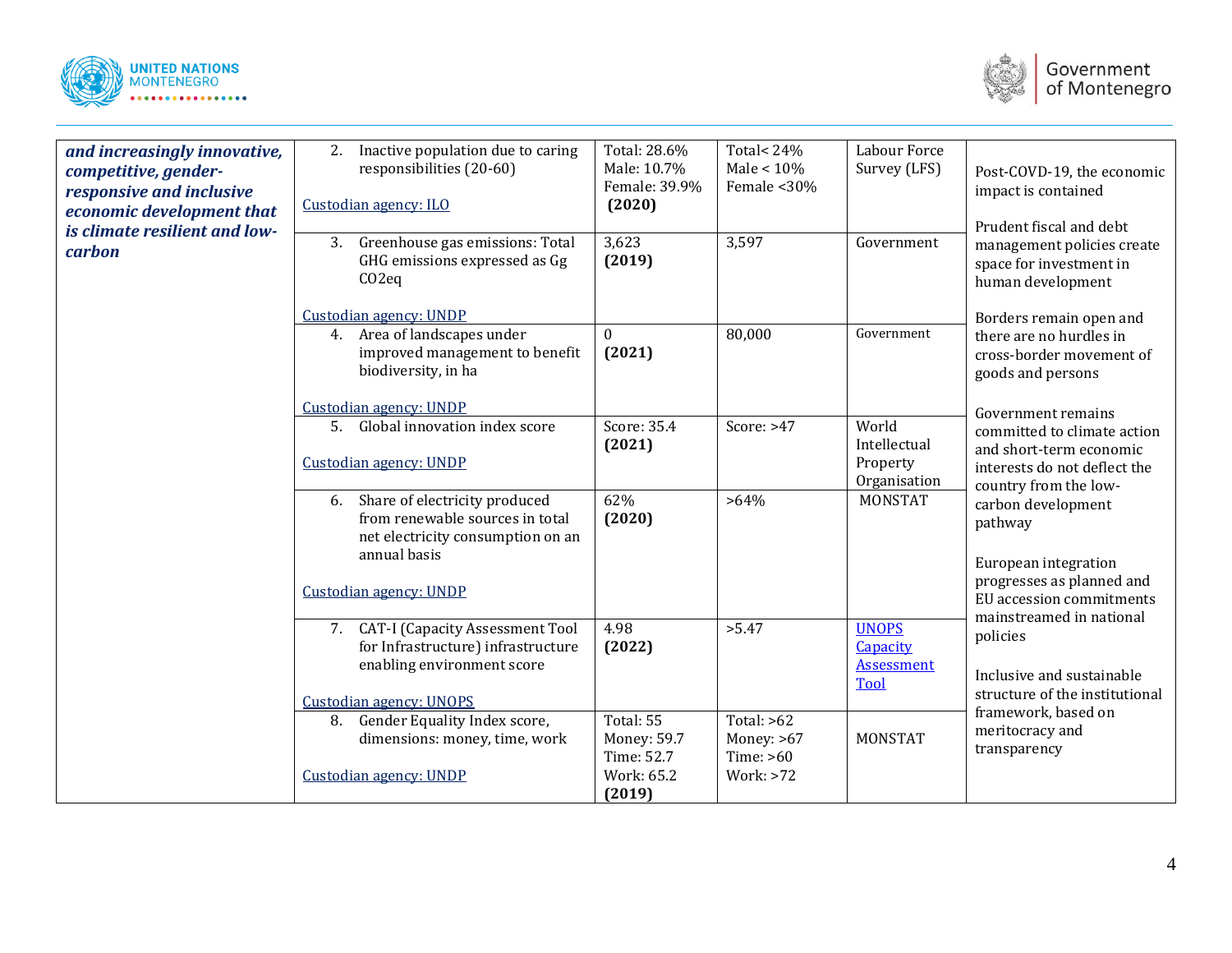



| <b>OECD SME Policy Index</b><br>9.<br>Custodian agency: UNOPS                    |                                                                                                                                                                                                                                                       | $\overline{3.42}$<br>(2019)                      | >3.80                 | <b>OECD</b>                |  |
|----------------------------------------------------------------------------------|-------------------------------------------------------------------------------------------------------------------------------------------------------------------------------------------------------------------------------------------------------|--------------------------------------------------|-----------------------|----------------------------|--|
| 10. Global Competitiveness index<br>Custodian agency: UNOPS                      |                                                                                                                                                                                                                                                       | 60.82<br>(2019)                                  | $>65$                 | World<br>Economic<br>Forum |  |
| capita expenditures on<br>regional, local/municipal)<br>Custodian agency: UNESCO | 11. SDG indicator 11.4.1: Total per<br>preservation, protection and<br>conservation of all cultural and<br>natural heritage, by source of<br>funding (public, private), type of<br>heritage (cultural, natural) and<br>level of government (national, | Results to be<br>published by<br>the end of 2022 | 5% increase<br>(2027) | Monstat/UIS                |  |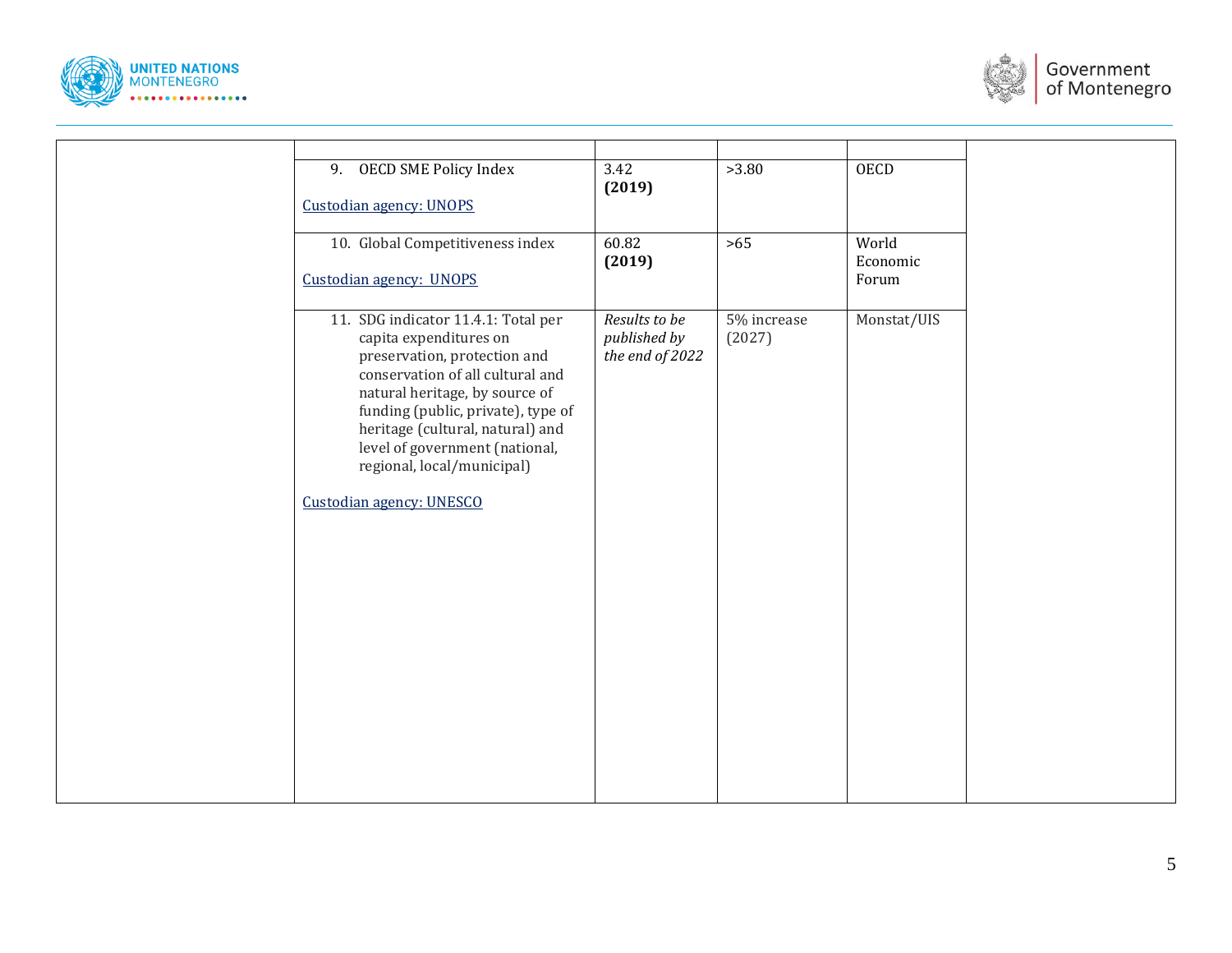



#### **Outputs**

#### **Output 1.1**

Private sector growth, economic transformation and decent jobs generated through innovation, increased institutional capacities, policies and inclusive and gender-responsive policy frameworks to enhance productivity and competitiveness.

## **Contributing agencies: UNDP, ILO, UNOPS, UNICEF, UNIDO, UNECE, FAO, ITU, IFAD**

## **Output 1.2**

Strategies, policies, financing mechanisms and capacities developed to prepare for and respond to socio-economic, climate and healthrelated risks and natural hazards, through effective, inclusive and gender-responsive mitigation and adaptation actions.

## **Contributing agencies: UNDP, ILO, UNOPS, UNICEF, FAO, UNIDO, UNECE, UNESCO, UNDRR, ITU, IFAD**

## **Output 1.3**

Policies, legislative frameworks, financial mechanisms and institutional capacities are developed to protect, value and sustainably manage infrastructure, cultural and natural resources that are accessible to all.

**Contributing agencies: UNDP, UNOPS, FAO, UNIDO, UNECE, UNESCO, ITU, UNEP, IFAD**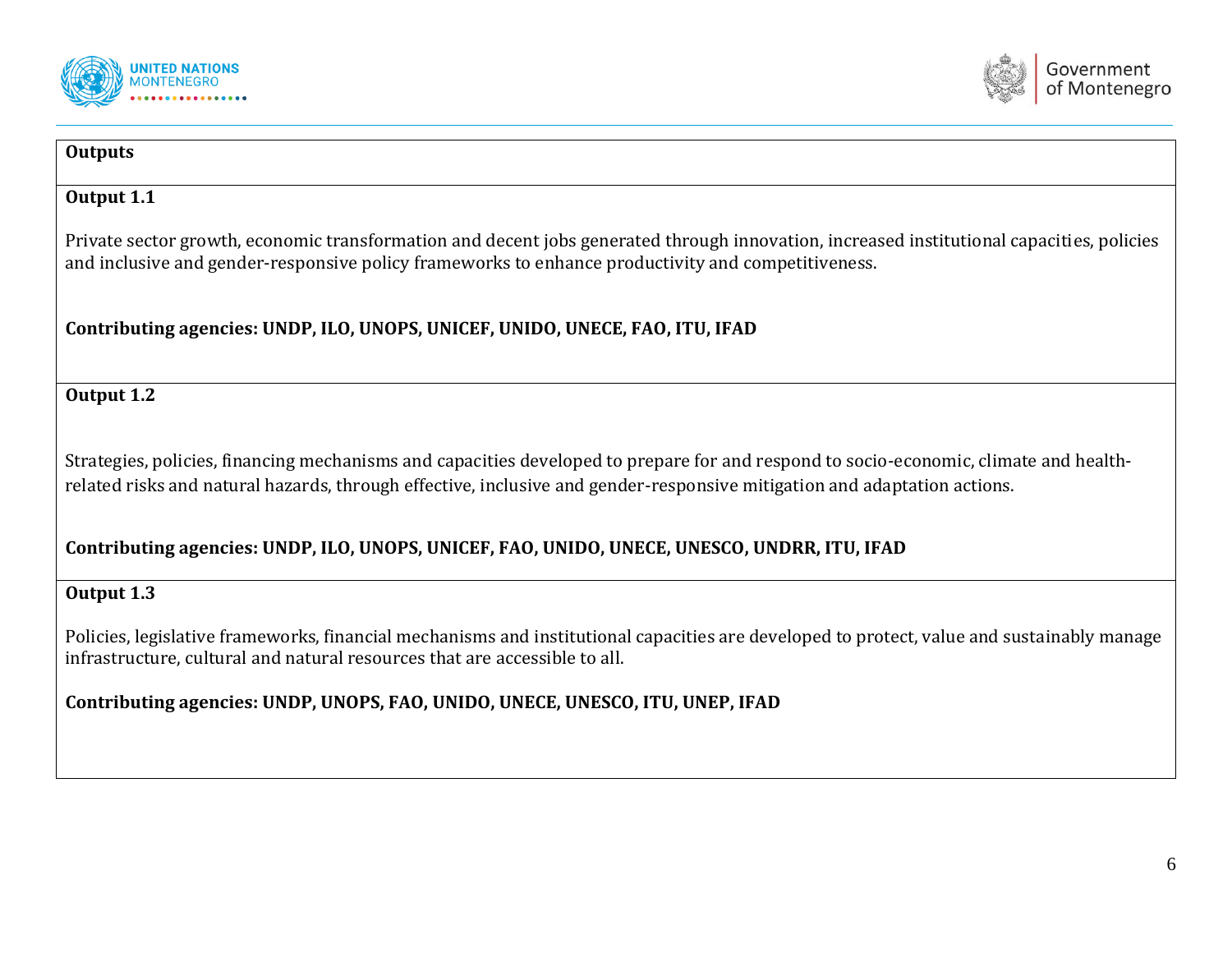



## **Strategic Priority # 2: Human capital development, reducing vulnerability, social inclusion**

## *N***ational development priorities**

- Roadmap for Social and Child Protection System Reform
- Strategy on protection and equality of Persons with Disabilities 2022-2027
- Strategy on Social Inclusion of Roma and Egyptians in Montenegro 2021-2025
- Strategy on Migrations and Reintegration of Returnees to Montenegro 2021-2025
- Strategy for the Development of the Social and Child Protection System 2018-2022
- Strategy for the Realization of Child Rights 2019-2023
- Strategy on the Prevention and Protection of Children from Violence (to be developed)
- Strategy for Protection from Domestic Violence 2016-2020
- Strategy for combating trafficking in human beings 2019-2024
- Strategy for early and preschool education in Montenegro 2021-2025
- Inclusive Education Strategy 2019–2025
- Higher Education Development Strategy 2020-2024
- Program for implementation of recommendations for improvement of educational policy 2019-2021 based on the results of PISA 2015
- Strategy for Teacher Training in Montenegro 2017-2024
- Strategy for development of vocational education 2020-2024
- Strategy on protection and improvement of mental health in Montenegro 2019-2023
- Strategy for the Development of Women's Entrepreneurship in Montenegro 2021-2024
- National Strategy on Gender Equality 2021-2025
- Strategy for development of e-health and integrated health information system 2018 2023
- Strategy for improving the quality of health care and patient safety 2019-2023
- Program for control and prevention of chronic non-communicable diseases in Montenegro 2019-2021
- Program for adapting Montenegrin health system to climate changes 2020-2022
- Program for the prevention of harmful use of alcohol and alcohol-related disorders in Montenegro for the period 2022-2024. with the Action Plan for 2022-2023.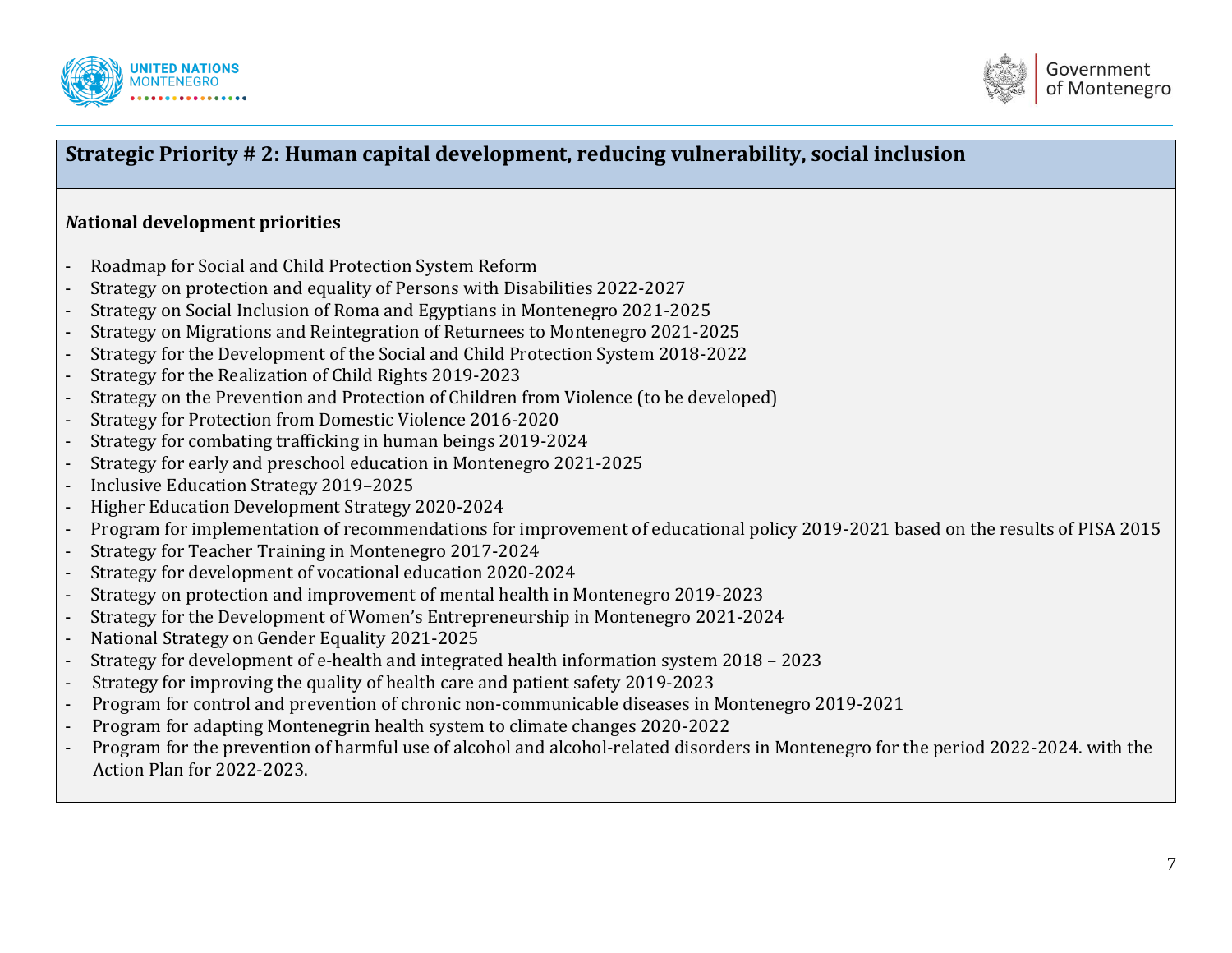



## **Regional frameworks (EU Chapters)**

- Ch 3 Right of establishment and freedom to provide services
- Ch 12 Food safety, veterinary and phytosanitary policy
- Ch 14 Transport policy
- Ch 18 Statistics
- Ch 19 Social policy and employment
- Ch 20 Enterprise and industrial policy
- Ch 23 Judiciary and fundamental rights
- Ch 24 Justice, freedom and security
- Ch 26 Education and culture
- Ch 28 Consumer and health protection

#### **SDGs:**

- SDG 1 No poverty
- SDG 3 Good health and well -being
- SDG 4 Good education
- SDG 5 Gender equality
- SDG 6 Clean water and sanitation
- SDG 8 Decent work and economic growth
- SDG 10 Reduced inequalities
- SDG 16 Peace, Justice and Strong Institutions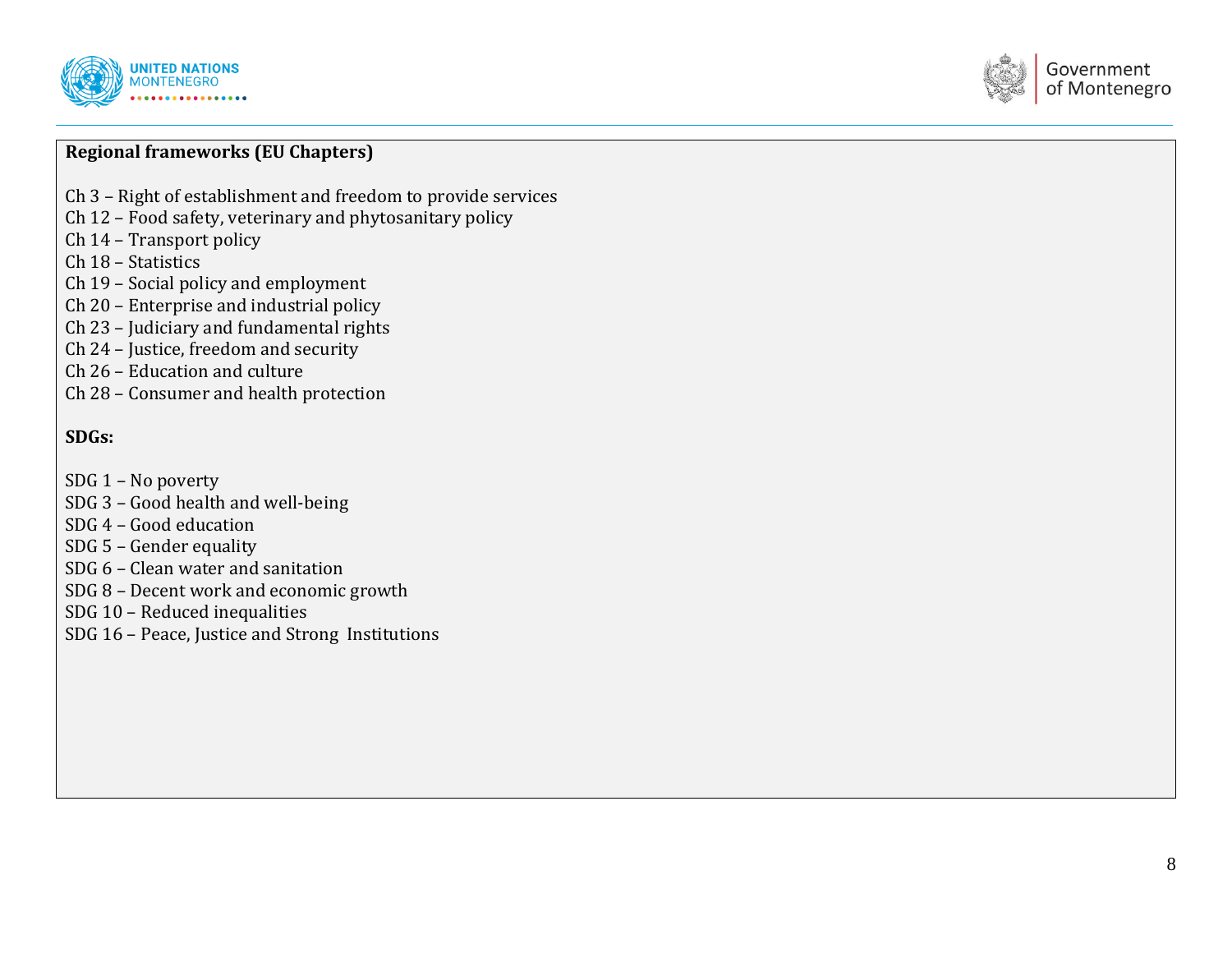



#### **Key Partners**

The Ministry of Finance and Social Welfare; Ministry of Economic Development; Ministry of Education, Science, Culture and Sports**;**  Ministry of Justice, Human and Minority Rights; Ministry of the Interior; Ministry of Public Administration, Digital Society and Media**;**  Ministry of Health; Institute for Public Health; Institute for Social and Child Protection**;** Employment Agency of Montenegro

## **Contributing UN agencies: UNDP, UNICEF, ILO, IOM, UNHCR, WHO, UNESCO, UNODC, FAO, UNOPS**

| <b>Results</b>                                                                                                                                                                                                                                                                       | <b>Performance</b><br>Indicators (disaggregation)                                                               | <b>Baseline</b> (year)                                                                                                         | <b>Target</b><br>(Cooperation<br><b>Framework</b><br>end)                                                        | <b>Data</b><br>source/MoV | <b>Assumptions</b>                                                                                                                                                                                                                                                                                 |
|--------------------------------------------------------------------------------------------------------------------------------------------------------------------------------------------------------------------------------------------------------------------------------------|-----------------------------------------------------------------------------------------------------------------|--------------------------------------------------------------------------------------------------------------------------------|------------------------------------------------------------------------------------------------------------------|---------------------------|----------------------------------------------------------------------------------------------------------------------------------------------------------------------------------------------------------------------------------------------------------------------------------------------------|
| Outcome 2: By 2027, all<br>people, especially the<br>vulnerable, increasingly<br>benefit from equitable,<br>gender-responsive and<br>universally accessible social<br>and child protection system<br>and quality services,<br>including labour market<br>activation and capabilities | 1. Proportion of people at risk of poverty<br>disaggregated by sex and age<br>Custodian agency: UNDP and UNICEF | Total: 22.6<br>$0-17:32.6$<br>$18-24:25.2$<br>25-54: 20.4<br>55-64: 17.3<br>$65 + 15.5$<br>Male: 23, Female:<br>22.2<br>(2020) | Total: 21.4<br>$0-17:31.4$<br>18-24: 24 25-<br>54:19.2;55<br>$64:16.1; 65+$<br>14.3<br>Male: 21.8,<br>Female: 21 | MONSTAT                   | There is political will and<br>stability to provide long-<br>term vision to human<br>development, reducing<br>vulnerabilities and<br>promoting social inclusion<br>There is enough fiscal space<br>for the government to<br>maintain /enhance social<br>spending to achieve the<br>long-term goals |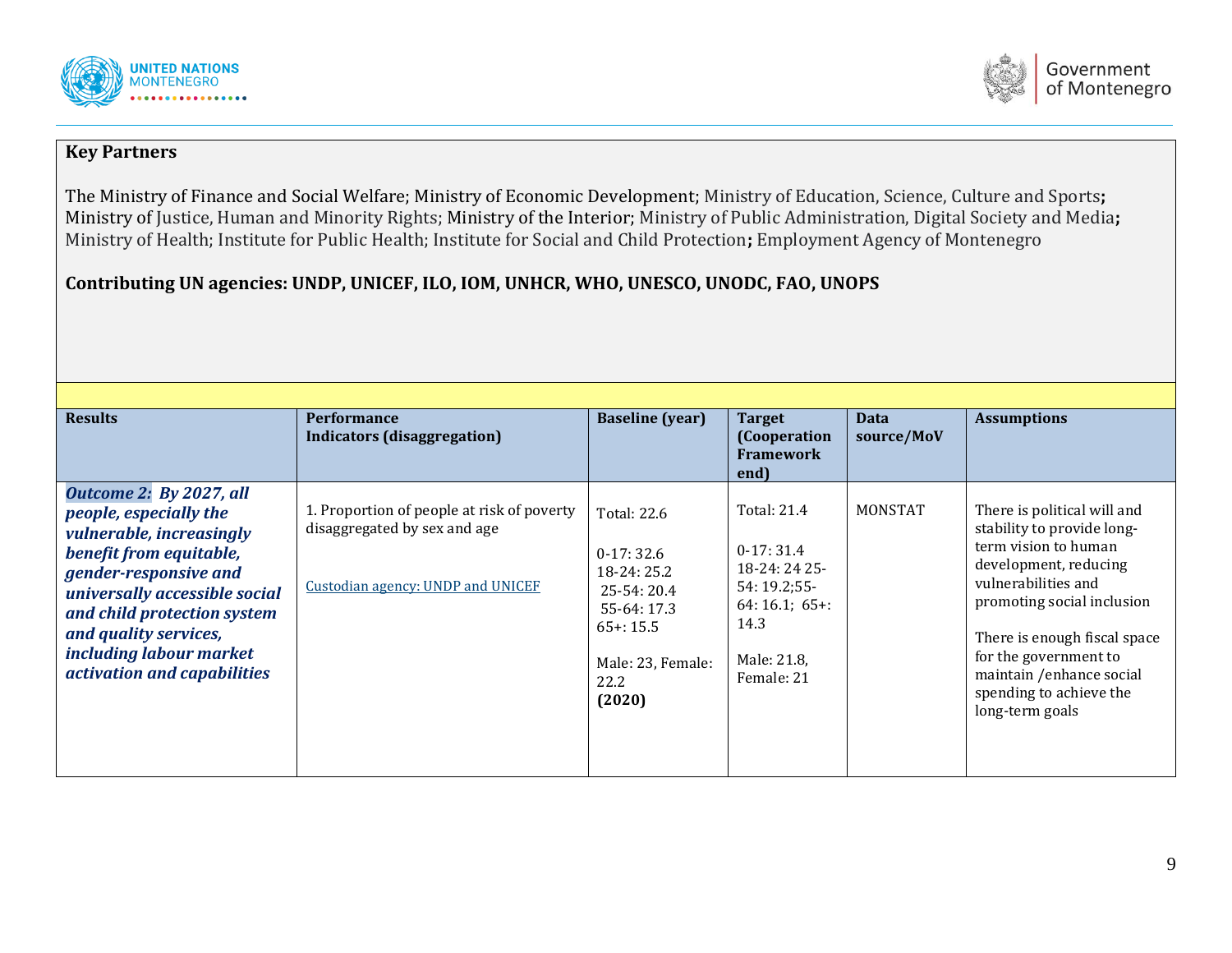



| 2. Proportion of people with severe<br>material deprivation, disaggregated by<br>sex and age                                                                  | <b>Total: 13.5</b><br>Male: 13.1<br>Female: 14.0                                   | <b>Total: 12.5</b><br>Male: 12.1<br>Female: 13.0          | <b>MONSTAT</b> | Systems and capacities are<br>in place to improve public<br>expenditure efficiency                                                     |
|---------------------------------------------------------------------------------------------------------------------------------------------------------------|------------------------------------------------------------------------------------|-----------------------------------------------------------|----------------|----------------------------------------------------------------------------------------------------------------------------------------|
| Custodian agency: UNICEF and UNDP                                                                                                                             | < 18:17<br>18-64: 12.6<br>Male: 12.5<br>Female: 12.6                               | < 18:16<br>18-64: 11.6<br>Male: 11.5<br>Female: 11.6      |                | Disaggregated and reliable<br>data is available for<br>evidence-based decision-<br>making                                              |
|                                                                                                                                                               | $65 + 12.1$<br>Male: 9.6<br>Female: 14<br>(2020)                                   | $65 + 11.1$<br>Male: 8.6<br>Female: 13                    |                | COVID-19 does not spread<br>further to put strain on the<br>health system                                                              |
| 3. Proportion of women aged 20-24<br>years who were married or in a union<br>before age 15 and before age 18<br><b>Custodian agency: UNICEF</b>               | 15 years: 1,9%<br>18 years: 5,8%<br>Roma women<br>15 years: 21,5%<br>18 years: 60% | $ 1$ pp<br>15 years:<br>below 1% 18<br>years: below<br>5% | <b>MICS</b>    | There are no infrastructure<br>bottlenecks, including digital<br>infrastructure, to provide<br>integrated services                     |
|                                                                                                                                                               | (2018)                                                                             | Roma women<br>15 years: 10 %<br>18 years: 20%             |                | National Strategy on<br>Prevention and Protection                                                                                      |
| 4. Activity rate as proportion of<br>population (15+), disaggregated by sex<br>Custodian agency: ILO                                                          | Total: 53.3%<br>Male: 60.6%<br>Female: 46.4%<br>(2020)                             | Total > $63\%$<br>Male $> 70\%$<br>Female $> 56\%$        | <b>MONSTAT</b> | from Violence is developed<br>for the period 2022-2026<br>and implemented;<br>Awareness raising campaign<br>implemented in continuity; |
| 5. Proportion of children aged 1-14<br>years who experienced any physical<br>punishment and/or psychological<br>aggression by caregivers in the past<br>month | National: 65.8<br>Roma<br>settlements: 64.4<br>(2018)                              | $10pp$                                                    | <b>MICS</b>    | MICS survey conducted.                                                                                                                 |
|                                                                                                                                                               |                                                                                    |                                                           |                |                                                                                                                                        |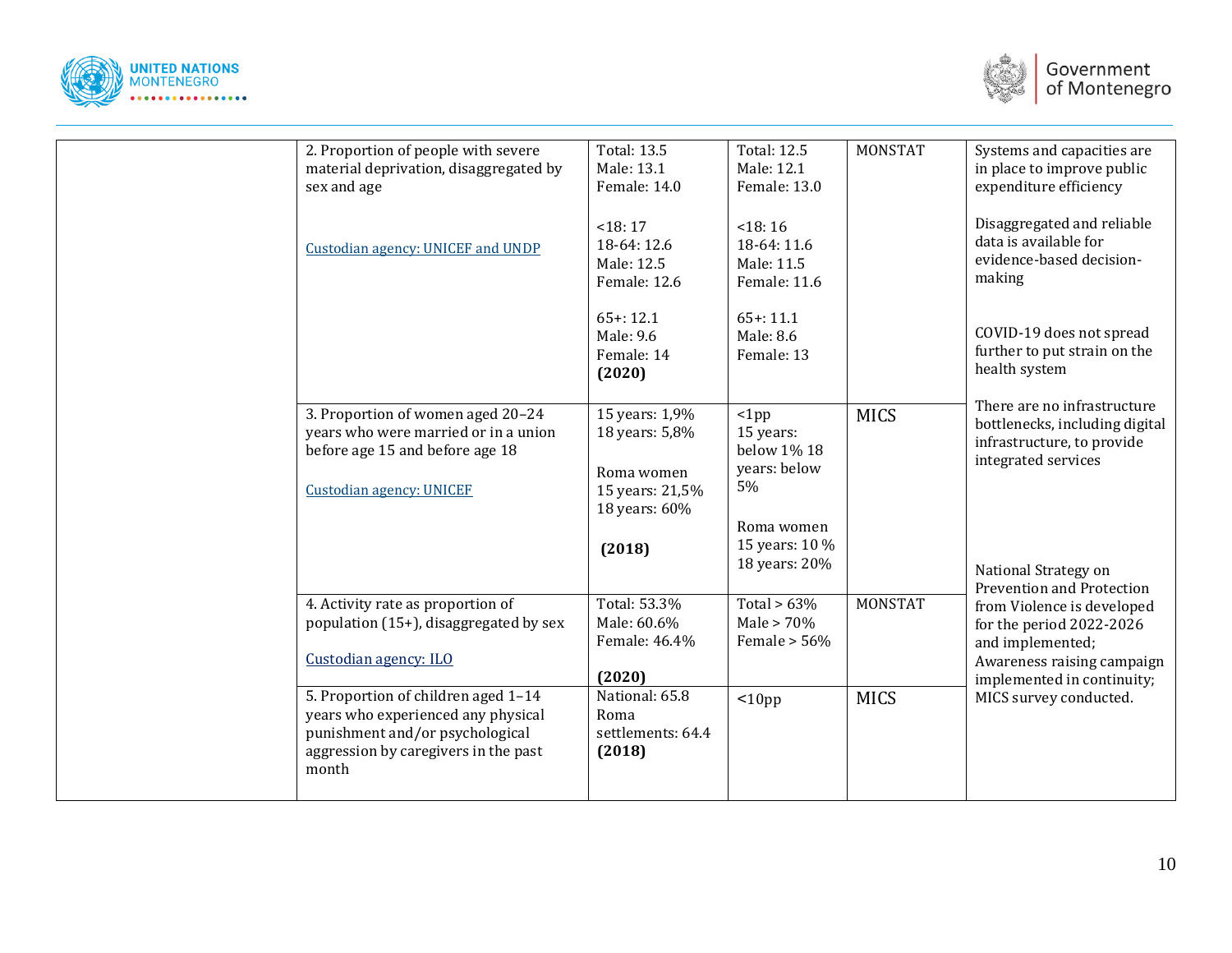



| <b>Custodian agency: UNICEF</b><br>6. Percentage of children in family-based<br>care of the total number of children in all         | 70%<br>(69% girls 74%                                | 90%                                                   | MFSW (SWIS)                                                     | National<br>Deinstitutionalization<br>Strategy is developed and<br>implemented. The country                   |
|-------------------------------------------------------------------------------------------------------------------------------------|------------------------------------------------------|-------------------------------------------------------|-----------------------------------------------------------------|---------------------------------------------------------------------------------------------------------------|
| forms of formal alternative care<br><b>Custodian agency: UNICEF</b>                                                                 | boys)<br>(2021)                                      | $(90\%$ girls<br>90%boys)                             |                                                                 | invests in strengthening<br>social service workforce and<br>expanding family and<br>community based services. |
| 7. Multidimensional child poverty<br>(proportion of children facing 2 or more<br>deprivations)                                      | $0-2y - 77.6%$<br>$0-5y - 64.3\%$<br>$5-17y - 49.1%$ | $0-2 y - 74.6%$<br>$0-5y - 61.3\%$<br>$5-17y - 46.1%$ | <b>MODA</b>                                                     |                                                                                                               |
| <b>Custodian agency: UNICEF</b>                                                                                                     | (2018)                                               |                                                       |                                                                 |                                                                                                               |
| 8. Proportion of readmitted nationals                                                                                               | $\overline{0}$                                       |                                                       | IOM reports;                                                    | Policies adopted and data on<br>reintegrated readmitted<br>nationals available,                               |
| benefiting from integrated reintegration<br>assistance in line with EU and international<br>standards, disaggregated by sex and age |                                                      | 10% per year                                          | Mol Report on<br>the<br>implementatio<br>n of the               |                                                                                                               |
| Custodian agency: IOM                                                                                                               |                                                      |                                                       | Strategy for<br>Migration and<br>Reintegration<br>of Readmitted |                                                                                                               |
|                                                                                                                                     |                                                      |                                                       | <b>Nationals</b>                                                |                                                                                                               |
|                                                                                                                                     |                                                      |                                                       |                                                                 |                                                                                                               |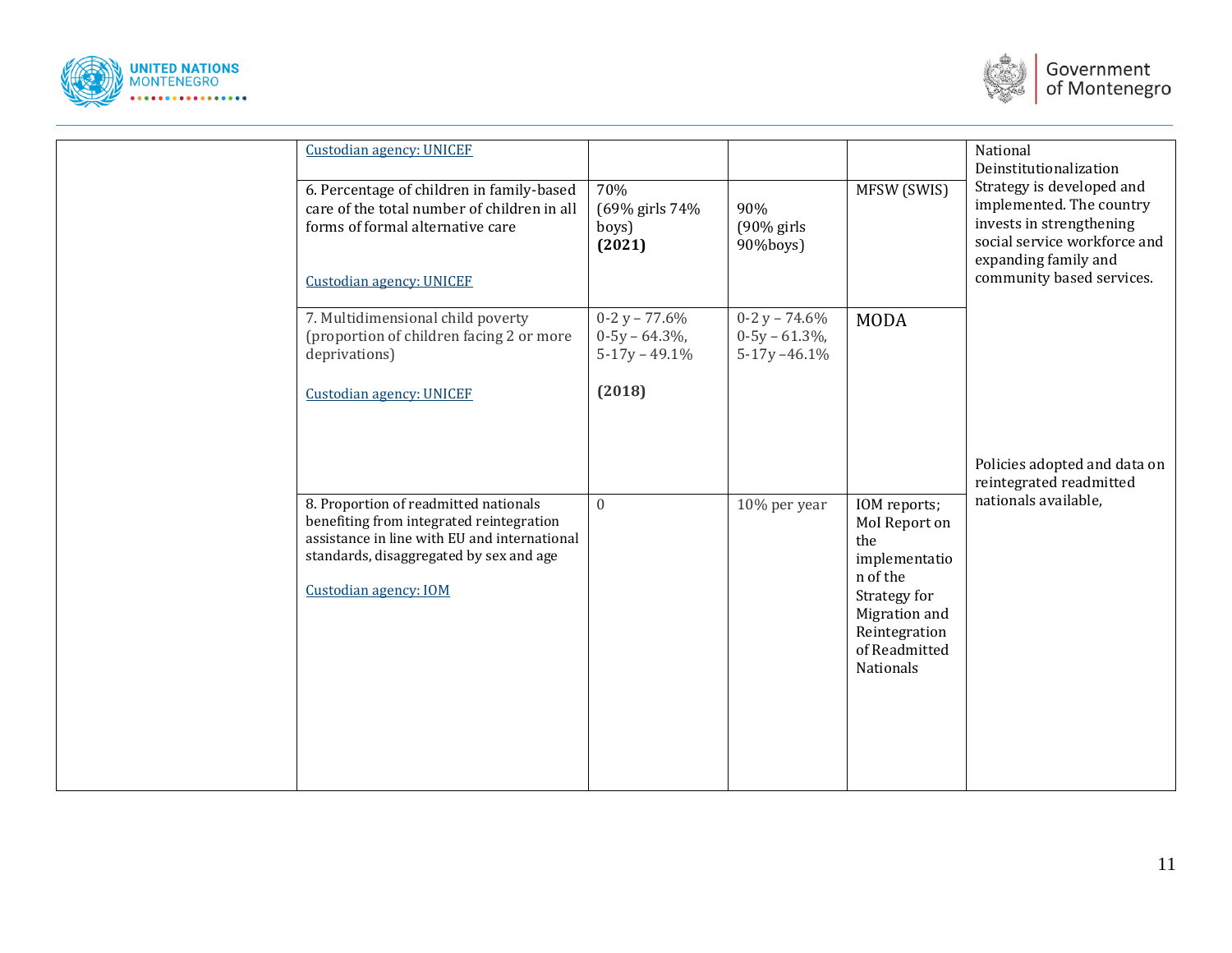



#### **Outputs**

#### **Output 2.1**

Legislative frameworks, strategies and institutional capacities are in place to provide gender responsive, quality social and child protection, at all levels, that is integrated, sustainably funded and improved in equity, coverage and effectiveness.

#### **Contributing agencies: UNDP, UNICEF, ITU**

#### **Output 2.2**

Participative policies and capacities of key stakeholders are improved provide development of inclusive and labour market-oriented, 21st century skills, including sustainable mechanisms for successful school to work transition, reskilling opportunities and lifelong learning, for improving employability and activity rates, in particular, of women, youth and all the vulnerable groups.

## **Contributing agencies: UNESCO, IOM, UNHCR, UNICEF, UNDP, ILO, FAO, UNOPS, ITU**

#### **Output 2.3**

Policies, legislative frameworks and institutional capacities are in place to enhance migration outcomes through management of mixed movement of migrants and asylum seekers in compliance with the international norms and standards; and promote safe, orderly and regular migration.

## **Contributing agencies: IOM, UNHCR**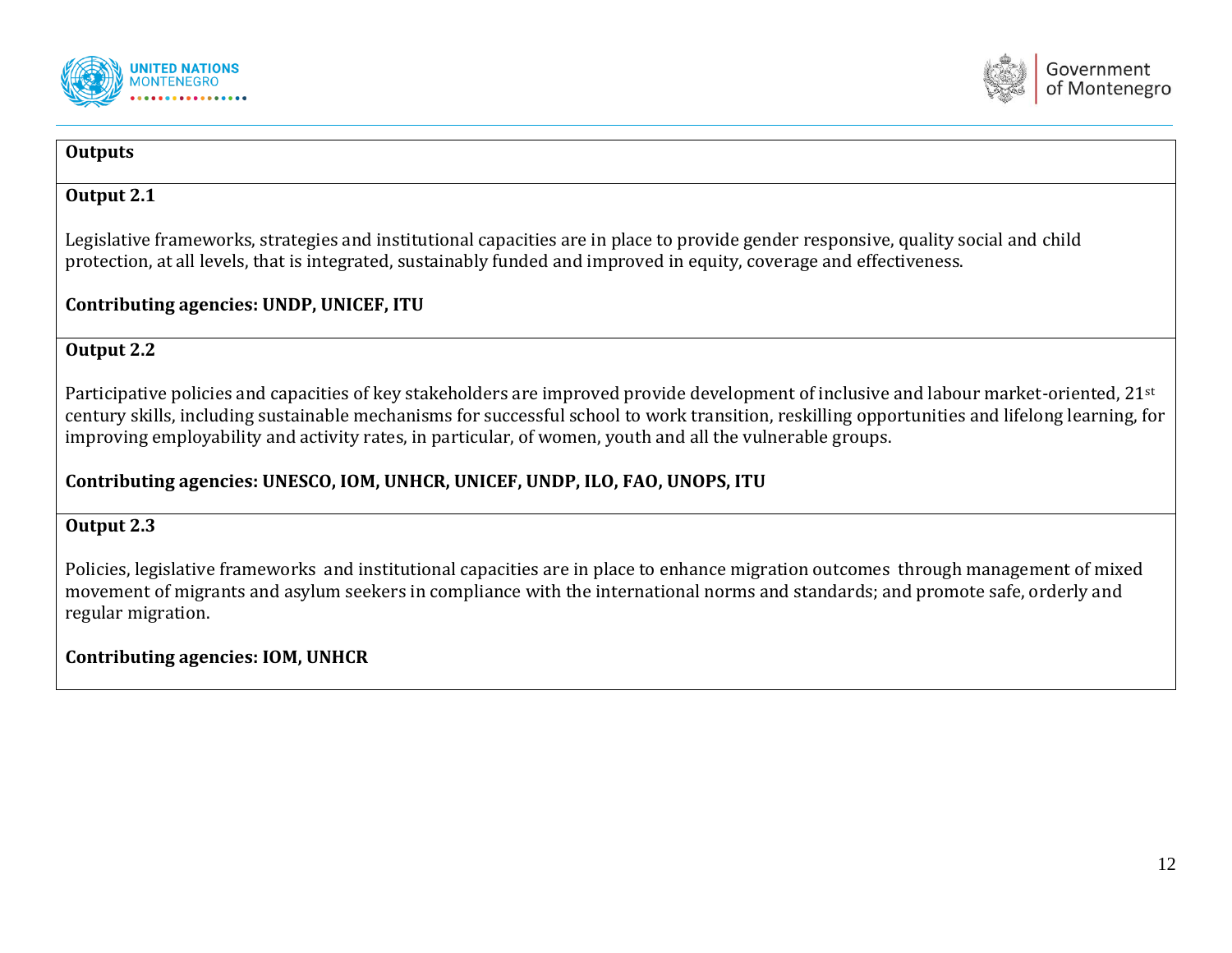



| Outcome 3: By 2027, all<br>especially<br>people,<br>the<br>vulnerable, benefit from<br>strengthened<br><b>human</b><br>capital including<br>early<br>childhood<br>development,<br>resilient,<br>and<br>more | 1. Share of people with good or very<br>good perceived health, disaggregated by<br>sex<br>Custodian agency: WHO                                                                                                          | Total: 69.2%<br>Male: 73.1 %<br>Female: 65.5%<br>(2019)                  | Total: 74%<br>Male: 75%<br>Female: 73%                       | <b>ESS SILC</b>                       | The importance of<br>immunization continuously<br>promoted<br>There is political will and<br>stability to provide long-<br>term vision to human<br>development, reducing |
|-------------------------------------------------------------------------------------------------------------------------------------------------------------------------------------------------------------|--------------------------------------------------------------------------------------------------------------------------------------------------------------------------------------------------------------------------|--------------------------------------------------------------------------|--------------------------------------------------------------|---------------------------------------|--------------------------------------------------------------------------------------------------------------------------------------------------------------------------|
| gender-responsive,<br>and<br>quality healthcare<br>and<br>education                                                                                                                                         | 2. Proportion of the target population<br>covered by all vaccines included in the<br>national programme<br><b>Custodian agency: UNICEF</b>                                                                               | Timely MMR1<br>coverage 24% for<br>2020, DTP3 84%.                       | MMR1 60 %<br>by 2027, DTP3<br>90%                            | Institute for<br><b>Public Health</b> | vulnerabilities and<br>promoting social inclusion<br>There is enough fiscal space<br>for the government to<br>maintain /enhance social<br>spending to achieve the        |
|                                                                                                                                                                                                             | 3. Universal Health Care Service<br>Coverage Index<br>Custodian agency: WHO                                                                                                                                              | 67%<br>(2019)                                                            | 70%                                                          | <b>WHO</b>                            | long-term goals<br>Systems and capacities are<br>in place to improve public<br>expenditure efficiency                                                                    |
|                                                                                                                                                                                                             | 4. Percentage of children age 3-4 years<br>who are developmentally on track in<br>literacy-numeracy, physical, social-<br>emotional, and learning domains, Early<br>development index<br><b>Custodian agency: UNICEF</b> | General<br>population -<br>90.2%,<br>Roma population-<br>76.9%<br>(2018) | General<br>population -<br>95%<br>Roma<br>population,<br>80% | <b>MICS</b>                           | Disaggregated and reliable<br>data is available for<br>evidence-based decision-<br>making<br>COVID-19 does not spread<br>further to put strain on the<br>health system   |
|                                                                                                                                                                                                             | 5. Participation in early childhood<br>education, enrolment rate by age group<br>(and sex)<br><b>Custodian agency: UNICEF</b>                                                                                            | Total for 0-6<br>years of age: 52<br>(for girls and<br>boys)             | Total for 0-6:<br>$60\%$ for girls<br>and boys               | MESCS,<br><b>MONSTAT</b>              | There are no infrastructure<br>bottlenecks, including digital<br>infrastructure, to provide<br>integrated<br>services                                                    |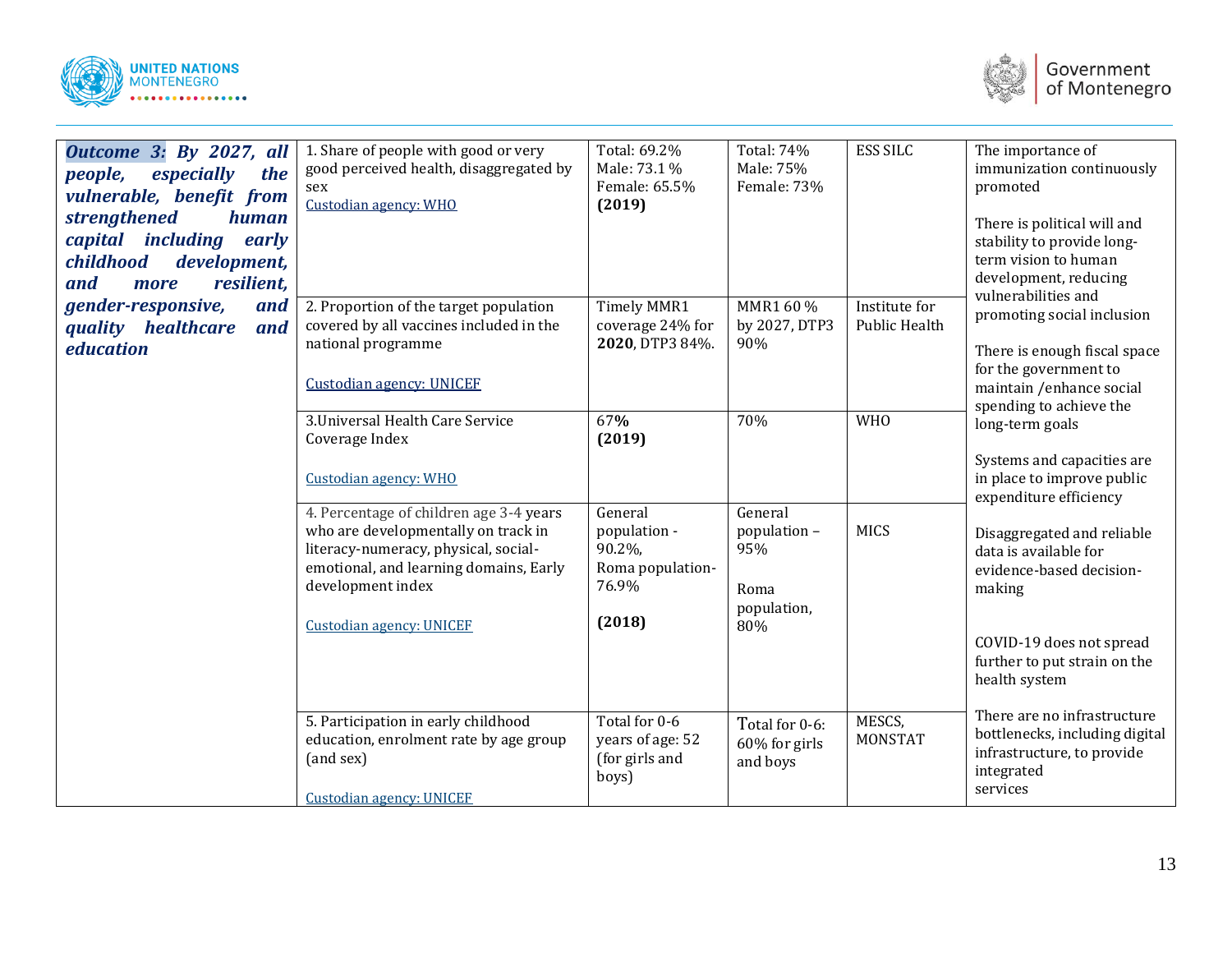



|                                         | Total for 0-3      | Total for 0-3: |                    |  |
|-----------------------------------------|--------------------|----------------|--------------------|--|
|                                         | years of age: 28   | 30% for girls  |                    |  |
|                                         |                    |                |                    |  |
|                                         | (girls and boys)   | and boys       |                    |  |
|                                         | Total for 3-6      | Total for 3-6: |                    |  |
|                                         | years of age: 77   | 90%, for girls |                    |  |
|                                         | (girls and boys)   | and boys       |                    |  |
|                                         |                    |                |                    |  |
|                                         |                    |                |                    |  |
|                                         | (2019/20)          |                |                    |  |
|                                         |                    |                |                    |  |
| 6. Proportion of children at the end of | Reading: 55.6%     | Reading: 60%   | PISA               |  |
| lower secondary education, achieving    |                    |                |                    |  |
| minimum proficiency level in reading,   | (Female 63.5,      | (Female 67,    |                    |  |
|                                         | Male 48.3)         | Male 55)       |                    |  |
| science, and maths                      |                    |                |                    |  |
|                                         |                    |                |                    |  |
| <b>Custodian agency: UNICEF</b>         | Math: 53.8%        | Math: 59%      |                    |  |
|                                         | (Female 52.1)      | (Female 59,    |                    |  |
|                                         | Male 55.4)         | Male 59)       |                    |  |
|                                         |                    |                |                    |  |
|                                         |                    |                |                    |  |
|                                         | Science: 51.8%     | Science: 57%   |                    |  |
|                                         | (Female: 53.87     | (Female 59,    |                    |  |
|                                         | Male: 50.48)       | Male 55)       |                    |  |
|                                         |                    |                |                    |  |
|                                         | (2018)             |                |                    |  |
|                                         |                    |                |                    |  |
|                                         |                    |                |                    |  |
|                                         |                    |                |                    |  |
| 7. NEET - Percentage of young people    | <b>Total: 21.1</b> | Total          | <b>LFS Monstat</b> |  |
| aged 15-24 years who are neither in     | Male: 21.5         | $<18$          |                    |  |
| employment nor in education or training | Female: 20.6       | Male: <18      |                    |  |
|                                         |                    | Female: <18    |                    |  |
|                                         |                    |                |                    |  |
| Custodian agency: ILO                   | (2020)             |                |                    |  |
|                                         |                    |                |                    |  |
|                                         |                    |                |                    |  |
|                                         |                    |                |                    |  |
|                                         |                    |                |                    |  |
|                                         |                    |                |                    |  |
|                                         |                    |                |                    |  |
|                                         |                    |                |                    |  |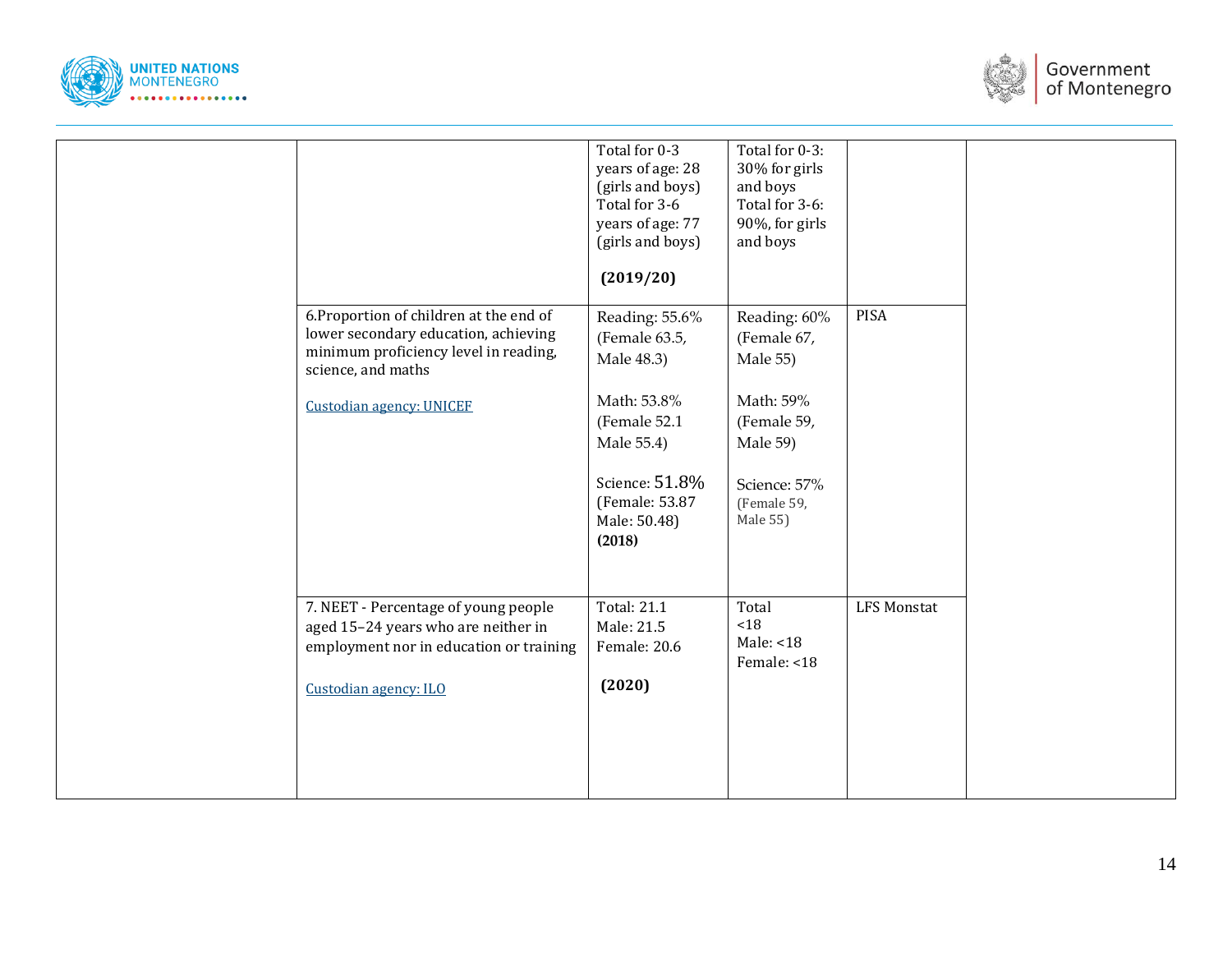



| <b>Outputs</b>                                                                                                              |  |  |  |  |  |  |  |  |
|-----------------------------------------------------------------------------------------------------------------------------|--|--|--|--|--|--|--|--|
|                                                                                                                             |  |  |  |  |  |  |  |  |
|                                                                                                                             |  |  |  |  |  |  |  |  |
| Output 3.1                                                                                                                  |  |  |  |  |  |  |  |  |
|                                                                                                                             |  |  |  |  |  |  |  |  |
|                                                                                                                             |  |  |  |  |  |  |  |  |
| National capacities improved to plan and deliver comprehensive, quality, gender responsive healthcare (physical, mental and |  |  |  |  |  |  |  |  |
|                                                                                                                             |  |  |  |  |  |  |  |  |
| reproductive, including nutrition) that is affordable, equitable and resilient to shocks.                                   |  |  |  |  |  |  |  |  |
|                                                                                                                             |  |  |  |  |  |  |  |  |
|                                                                                                                             |  |  |  |  |  |  |  |  |

## **Contributing agencies: UNICEF, WHO, UNOPS**

## **Output 3.2**

Capacities enhanced to formulate and implement policies for improved learning outcomes and access to quality, gender informed education that is career oriented, inclusive, equitable and shock-resilient.

## **Contributing agencies: UNICEF, UNHCR, UNODC, ITU, UNESCO**

## **Output 3.3**

National capacities enhanced to provide quality, inclusive and intersectoral early childhood development and education services to all, particularly those from most vulnerable groups with strengthened participation of parents/caregivers.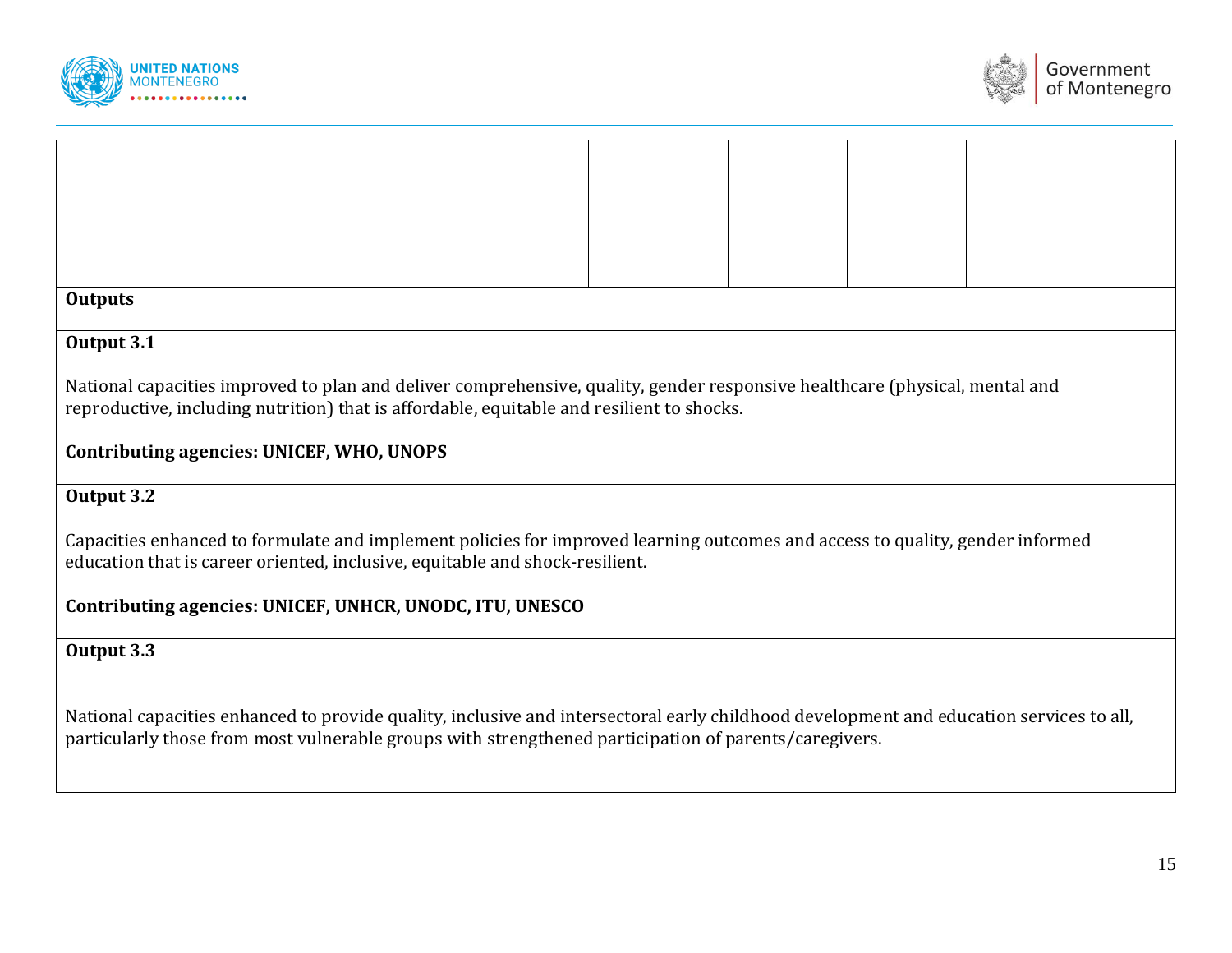



## **Contributing agencies: UNICEF, UNODC, UNHCR**

**Strategic Priority # 3: Social cohesion, people-centered governance, rule of law and human rights**

#### **N***ational development priorities*

- National Strategy for Sustainable Development 2016-2030
- Mid Term Work Plan of the Government 2022-2024
- Economic Reform Programme 2021-2023
- Public Administration Reform Strategy 2022-2026
- Public Finance Management Reform Programme 2022- 2026
- National Action Plan for Open Government Partnership 2022-2024
- Judicial ICT Programme 2021-2023
- Strategy on the Reform of Judiciary 2019-2022
- Strategy of Realization of Child Rights 2019-2023
- Strategy for Integrated Border Management 2020-2024
- Strategy for Migrations and Reintegration of persons Returned through Readmission 2021-2025
- Strategy for combating trafficking in human beings 2019-2024
- Strategy on Social Inclusion of Roma and Egyptians 2021-2025
- National Strategy on Improving the Quality of Life of LGBTI People in Montenegro for 2019–2023
- Strategy on protection and equality of persons with disabilities 2022-2027
- Strategy for the Development of Women's Entrepreneurship in Montenegro 2021-2024
- National Strategy on Gender Equality 2021-2025
- Strategy on Cyber Security 2022 2026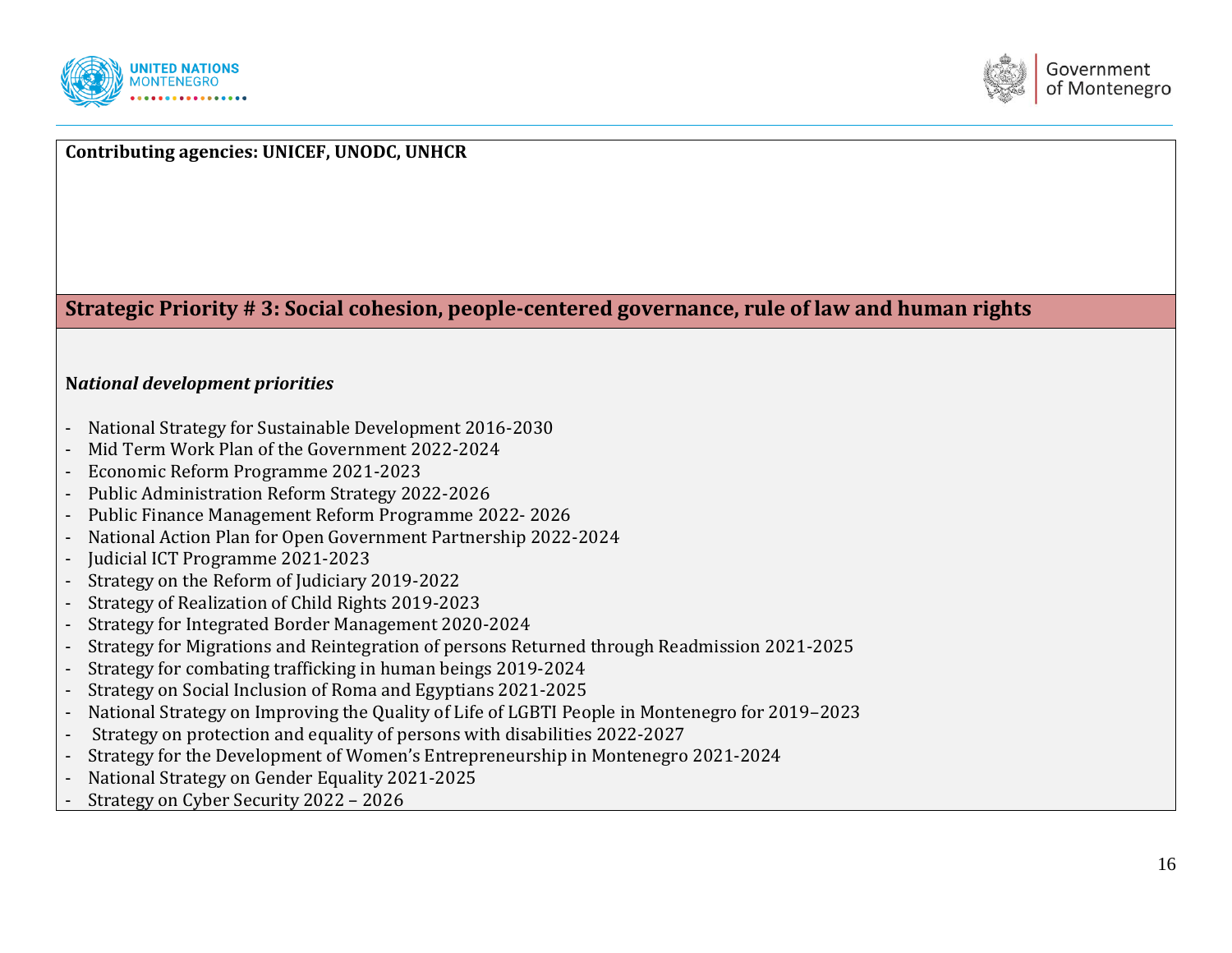



- Digital Transformation Strategy 2022 – 2026

- Program to attract digital nomads and investments in IT

#### *Regional frameworks (EU chapters)*

- Ch 5 Public procurement
- Ch 7 Intellectual property law
- Ch 10- Information society and media
- Ch 18- Statistics
- Ch 19 Social policy and employment
- Ch 23 Judiciary and fundamental rights
- Ch 24 Justice, freedom and security
- Ch 26- Education and culture

## *SDGs:*

- SDG 1- No poverty SDG 4- Good education SDG 5 – Gender equality SDG 9 – Industry, innovation and infrastructure SDG 10 – Reduced inequalities SDG 16 – Peace, justice and strong institutions
- SDG 17 Partnership for the goals

## *Key Partners:*

Ministry of Justice, Human and Minority Rights; The Ministry of the Interior; The Ministry of Economic Development; The Ministry of Finance and Social Welfare**;** Ministry of Public Administration, Digital Society and Media**;** Ministry of Education, Science, Culture and Sports; Office for European Integration**;** Agency for Prevention of Corruption; Special State Prosecution; Central Bank of Montenegro**;**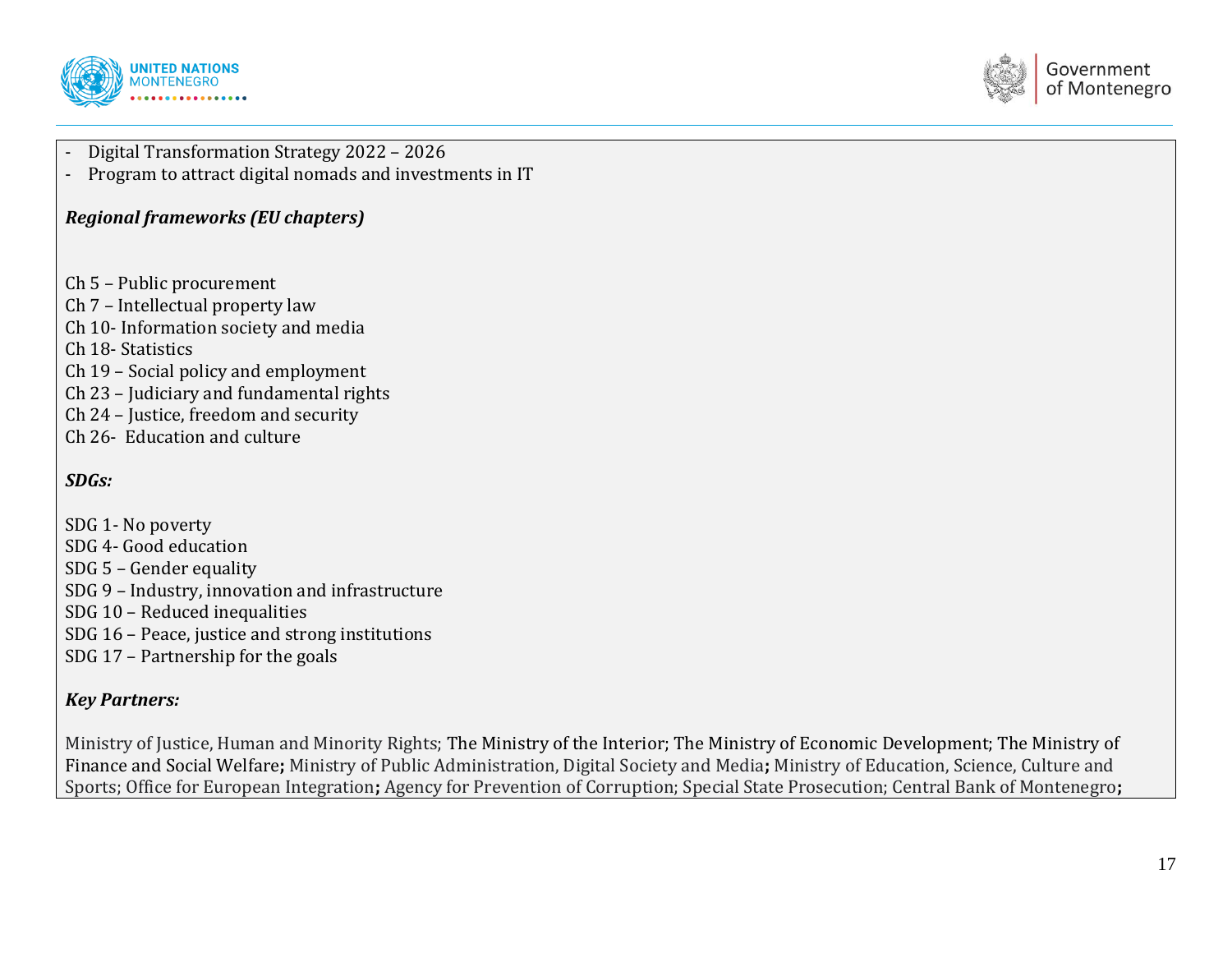



Human Resource Management Authority**;** Supreme Court**;** Bar Chamber**;** Judicial Training Centre**;** Protector for Human Rights and Freedom

*Contributing UN agencies:* **UNHCR, UNDP, UNICEF, UNESCO, IOM, UNODC, UN WOMEN, FAO, UNOPS, OHCHR**

| <b>Results</b>                                                                                                                                                                                                          | <b>Performance</b><br><b>Indicators (disaggregation)</b>                                                                                                                                                                                                                                                      | <b>Baseline</b> (year)                                                           | <b>Target</b><br>(Cooperation<br><b>Framework</b><br>end)                         | <b>Data</b><br>source/MoV                          | <b>Assumptions</b>                                                                                                                                                                                            |
|-------------------------------------------------------------------------------------------------------------------------------------------------------------------------------------------------------------------------|---------------------------------------------------------------------------------------------------------------------------------------------------------------------------------------------------------------------------------------------------------------------------------------------------------------|----------------------------------------------------------------------------------|-----------------------------------------------------------------------------------|----------------------------------------------------|---------------------------------------------------------------------------------------------------------------------------------------------------------------------------------------------------------------|
| By 2027, all<br><b>Outcome 4:</b><br>people,<br>especially<br>the<br>vulnerable, benefit from<br>improved social cohesion,<br>increased realization of<br>human rights and rule of<br>and<br><i>accountable,</i><br>law | 1. Corruption Perception Index score<br><b>Custodian agency: UNODC</b>                                                                                                                                                                                                                                        | Score: 46/100<br>(2021)                                                          | >63.7                                                                             | Transparency<br>International                      | There is political will and<br>stability to carry out<br>governance reform<br>The Government is<br>committed to implementing<br>international human rights<br>obligations and cooperates<br>with human rights |
| gender-responsive<br><i>institutions</i>                                                                                                                                                                                | 2. Proportion of population reporting<br>having personally felt discriminated<br>against or harassed in the previous 12<br>months on the basis of a ground of<br>discrimination prohibited under<br>international human rights law, general<br>population, Roma population<br><b>Custodian agency: UNICEF</b> | Women: 5.6 %<br>Men: 6.5 %<br>Roma Women:<br>$8.7\%$<br>Roma Men: 13 %<br>(2018) | Women: $<$ 5 %<br>Men: $< 6 \%$<br>Roma Women:<br>$~< 8\%$<br>Roma Men:<br>$12\%$ | <b>MICS</b>                                        | mechanisms<br>The Government integrates<br>international commitments<br>in the national policies<br>COVID-19 does not spread<br>further and measures do not<br>influence freedom of<br>movement and gathering |
|                                                                                                                                                                                                                         | 3. Proportion of seats held by women in<br>national and local parliaments and<br>national government<br><b>Custodian agency: UNDP</b>                                                                                                                                                                         | National<br>Parliament-<br>27.2%<br>(2020)                                       | National<br>Parliament-<br>40 %                                                   | National<br>Parliament,<br>Inter-<br>parliamentary | Granular data is available<br>for formulation and<br>implementation of policies<br>for the vulnerable groups                                                                                                  |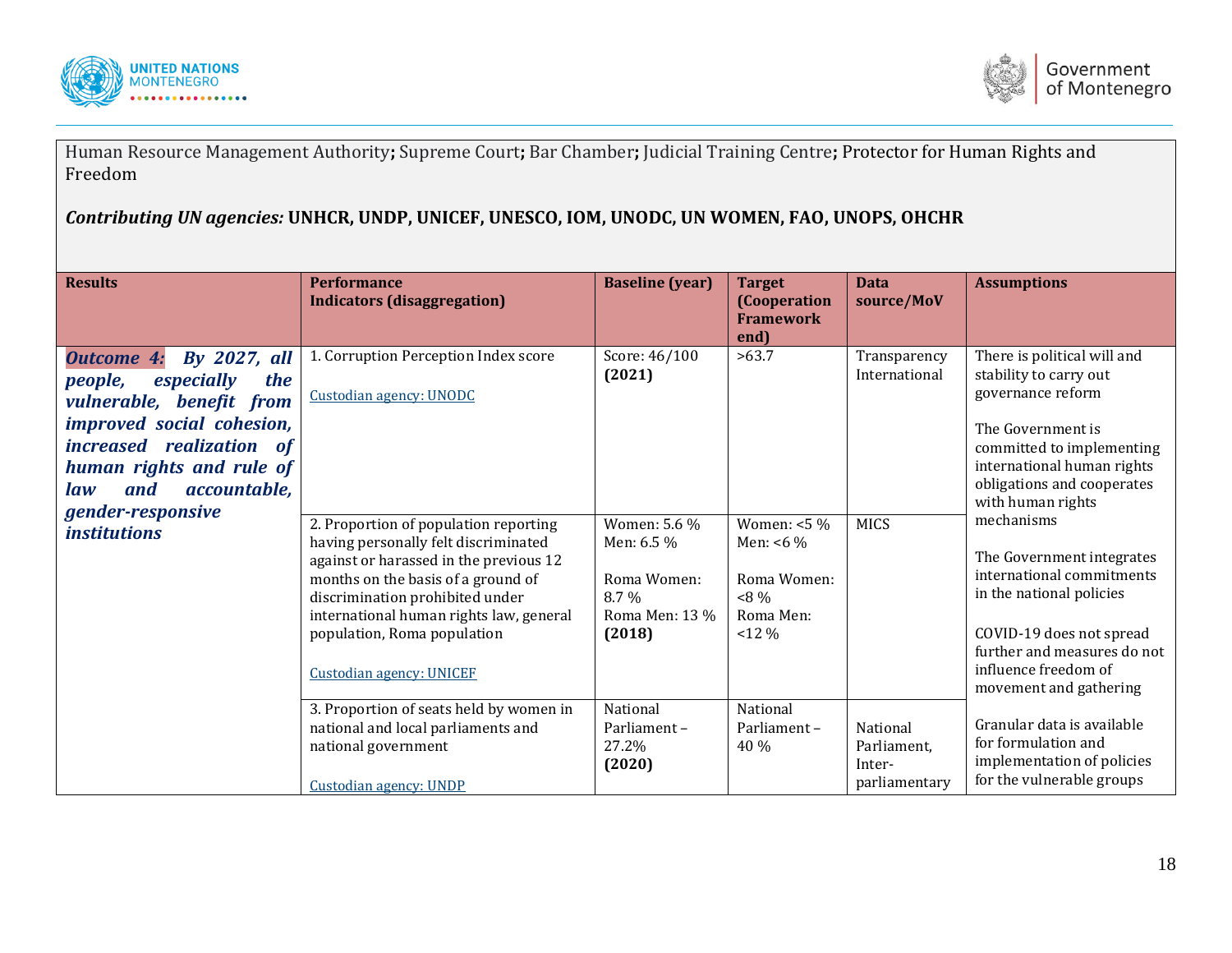



|                                                                                                                                                                                                                                                                                                                                                                                          | Local<br>parliaments-<br>31.8%<br>Mayors - 8.33%<br>National<br>Government -<br>33%                                                                                                                                                                                          | Local<br>parliaments-<br>40 %<br>Mayors - 15%<br>National<br>Government -<br>40%                                                                                                                                                                                                       | Union,<br>MONSTAT              | There are no hurdles in<br>building infrastructure for<br>service delivery, including<br>digital infrastructure |
|------------------------------------------------------------------------------------------------------------------------------------------------------------------------------------------------------------------------------------------------------------------------------------------------------------------------------------------------------------------------------------------|------------------------------------------------------------------------------------------------------------------------------------------------------------------------------------------------------------------------------------------------------------------------------|----------------------------------------------------------------------------------------------------------------------------------------------------------------------------------------------------------------------------------------------------------------------------------------|--------------------------------|-----------------------------------------------------------------------------------------------------------------|
| 4. Balkan Barometer:<br>Level of tolerance and respect of<br>a)<br>differences;<br>Equality before the law;<br>b<br>Accessibility to public services via<br>$\mathcal{C}$<br>digital channel:<br>Trust in institutions:<br>d<br>1) Parliament<br>2) Government<br>3) Courts and Judiciary<br>4) Ombudsperson/Protector for<br>Human Rights and Freedoms<br><b>Custodian agency: UNDP</b> | (2021)<br>a) 34% satisfied<br>b)The law is<br>applied to<br>everyone<br>equally.<br>67% disagrees<br>26% agrees<br>c)Accessibility to<br>public services<br>via digital<br>channel.<br>36% satisfied<br>d1) Trust in<br>Parliament. 44%<br>d2)Trust in<br>Government.<br>46% | a) $>36\%$<br>satisfied<br>b)The law is<br>applied to<br>everyone<br>equally.<br><65%<br>disagrees<br>>28% agrees<br>c)Accessibility<br>to public<br>services via<br>digital channel.<br>>38% satisfied<br>d1)Trust in<br>Parliament.<br>$>46\%$<br>d2)Trust in<br>Government.<br>>48% | <b>RCC Balkan</b><br>Barometer |                                                                                                                 |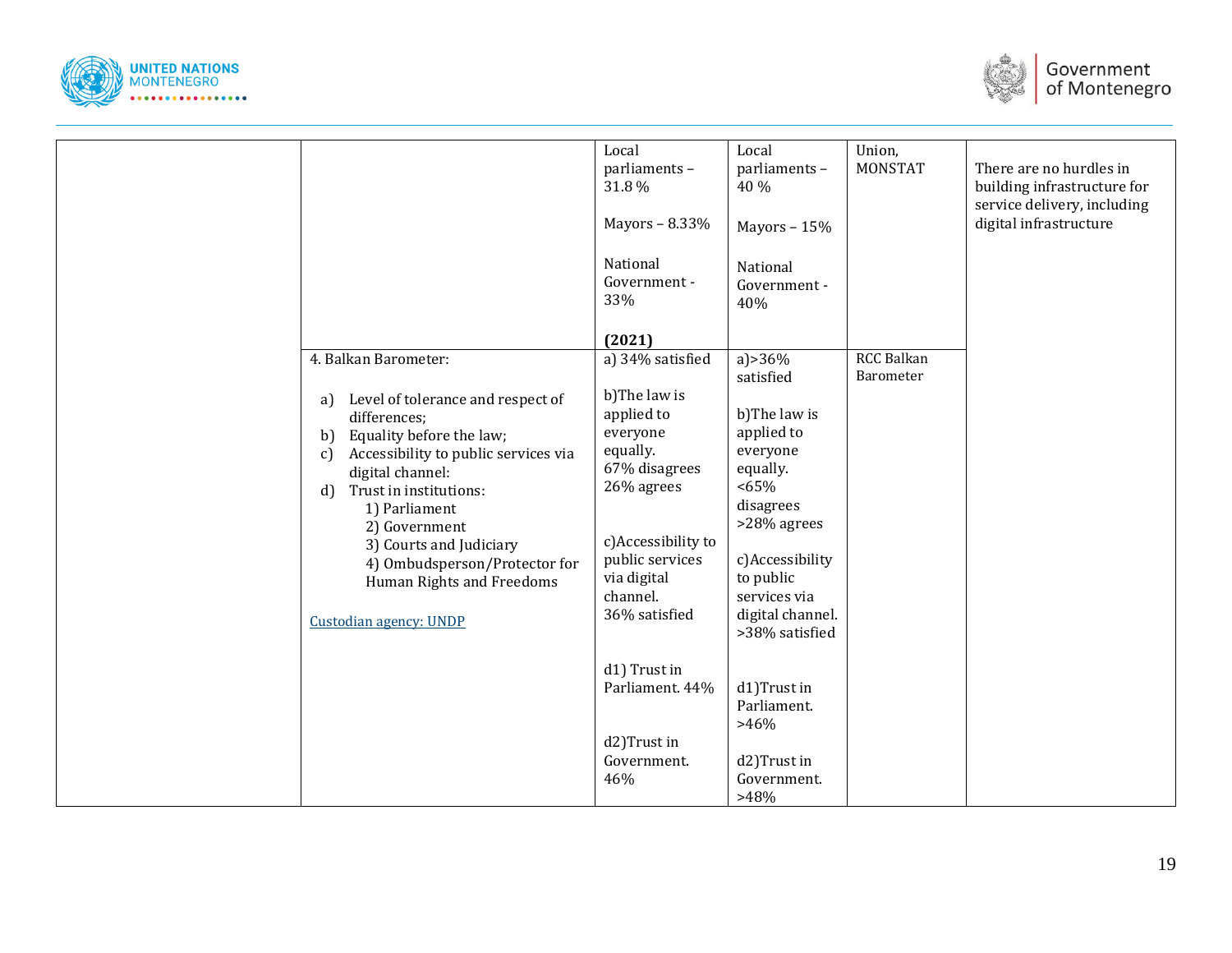



|                                                                                                                                                                                                      | d3)Trust in<br>Courts and<br>Judiciary. 35%<br>d4) Trust in<br>Ombudsperson<br>Baseline: 40%<br>(tend to trust<br>and total trust)<br>(2021) | d3)Trust in<br>Courts and<br>Judiciary.<br>$>37\%$<br>d4) Trust in<br>Ombudsperso<br>n: >42% (tend<br>to trust and<br>total trust) |                                                                  |  |
|------------------------------------------------------------------------------------------------------------------------------------------------------------------------------------------------------|----------------------------------------------------------------------------------------------------------------------------------------------|------------------------------------------------------------------------------------------------------------------------------------|------------------------------------------------------------------|--|
| 5. World Bank Worldwide Governance<br><b>Indicators Score:</b><br>Government Effectiveness Index<br>a)<br>Voice and Accountability Index;<br>b)<br>Rule of Law Index<br>c)<br>Custodian agency: UNDP | Government<br>Effectiveness<br>Index: 53.37<br>Voice and<br>Accountability<br>Index: 48.79<br>Rule of Law<br>Index: 55.29<br>(2020)          | Government<br>Effectiveness<br>Index: $>55$<br>Voice and<br>Accountability<br>Index: $>49$<br>Rule of Law<br>Index: $>57$          | <b>World Bank</b>                                                |  |
| 6. Level of establishment of permanent<br>national child rights coordinating<br>mechanism<br><b>Custodian agency: UNICEF</b>                                                                         | Level 2<br>(Initiating)<br>(2021)                                                                                                            | $\overline{4}$<br>(Championing)                                                                                                    | <b>EU Progress</b><br>reports, CRC<br>Concluding<br>Observations |  |
| 7. Percentage of children in conflict with<br>the law subject to a diversion order or a<br>non-custodial measure<br><b>Custodian agency: UNICEF</b>                                                  | 29%<br>(2020)                                                                                                                                | 40%                                                                                                                                | State<br>Prosecutor<br>Office,<br>Ministry of<br>Justice Human   |  |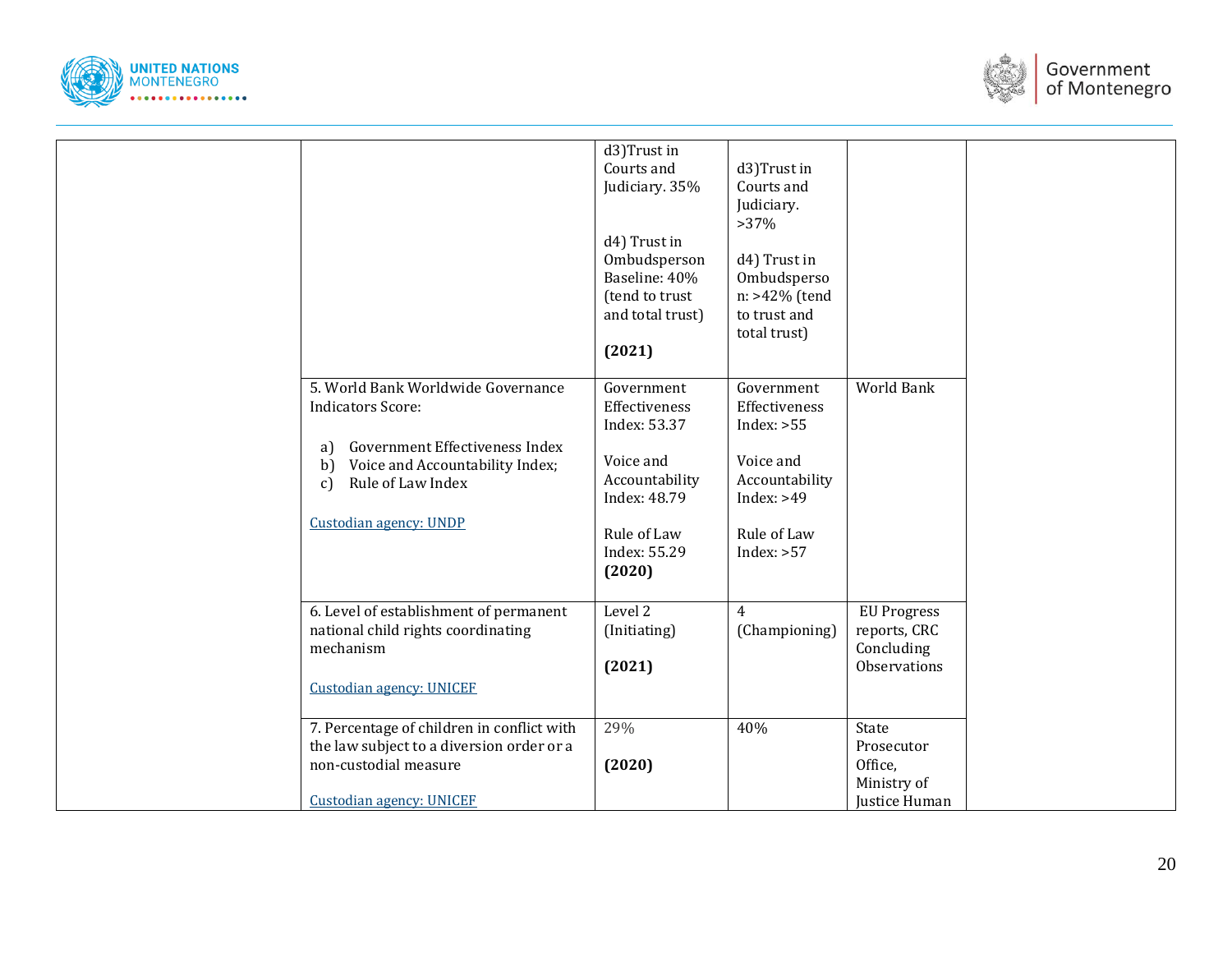



|                | 8. Level of improvement of migration<br>governance system against the EC<br>recommendations, GCM and GCR<br>Custodian agencies: IOM, UNHCR | 0 of medium and<br>long term EC<br>recommendation<br>s adopted in<br>2022 | 5 of medium<br>and long term<br>EC<br>recommendati<br>ons adopted | and Minority<br>Rights<br><b>EU Progress</b><br>Report;<br>Relevant<br>Governmental,<br>IOM and<br><b>UNHCR</b><br>reports | The Government of<br>Montenegro is committed to<br>work on improving overall<br>migration governance<br>system |
|----------------|--------------------------------------------------------------------------------------------------------------------------------------------|---------------------------------------------------------------------------|-------------------------------------------------------------------|----------------------------------------------------------------------------------------------------------------------------|----------------------------------------------------------------------------------------------------------------|
|                | 9. Media Literacy Index<br>Custodian agency: UNESCO                                                                                        | 26 points<br>(2021)                                                       | 30 points                                                         | Media Literacy<br>Index 2021  <br>OSIS.BG<br>Open Society<br>Institute                                                     |                                                                                                                |
| <b>Outputs</b> |                                                                                                                                            |                                                                           |                                                                   |                                                                                                                            |                                                                                                                |

## **Output 4.1**

Capacity of the justice system and the national human rights institution enhanced to strengthen rule of law and provide justice to all, especially to the most excluded or at risk of being excluded, in line with international human rights obligations.

## **Contributing agencies: UNDP, UNICEF, UNHCR, IOM, UNODC, OHCHR**

## **Output 4.2**

Public administration capacities improved for more coordinated, evidence-based and gender-responsive policy-making, and for efficient, accountable and transparent financial management and service delivery, enhancing trust in institutions.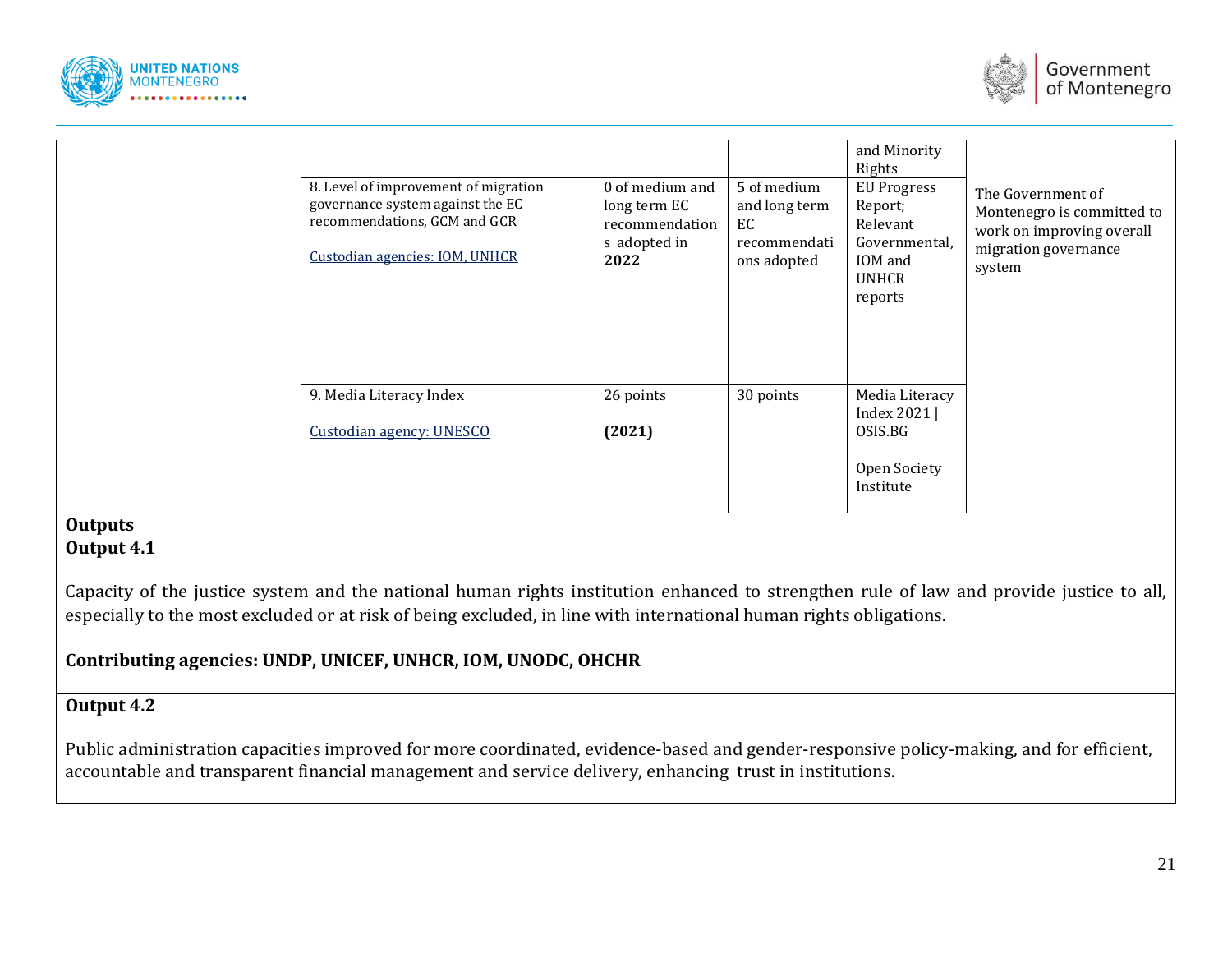



## **Contributing agencies: UNDP, UNICEF, UNHCR, IOM, UNOPS, OHCHR**

#### **Output 4.3**

Civic space expanded and citizens' capacities enhanced to meaningfully participate in decision-making, demand accountability for realisation of human rights and effective implementation of anti-discrimination and gender equality policies, with particular focus on women, youth and the most vulnerable.

#### **Contributing agencies: UNICEF, UNDP, UNHCR, IOM, UN WOMEN, OHCHR**

#### **Output 4.4**

Improved legislative frameworks, policies and capacities of key stakeholders to effectively combat violence against women, children and elderly, gender-based violence and other harmful practices.

#### **Contributing agencies: UNICEF, IOM, UNODC, UNDP, UN WOMEN**

#### **Output 4.5**

Key stakeholders are empowered to engage in dialogue to promote the values of equality, diversity, trust, and empathy and counter hate speech, sexism and divisive narratives, for more equal and cohesive society.

## **Contributing agencies: UNESCO, UNDP, UNICEF, UNHCR, IOM, FAO, OHCHR**

#### **Output 4.6**

National capacity and accountability system enhanced to combat corruption, organised crime, including human trafficking and smuggling of migrants, and illicit financial flows through prevention and effective criminal justice response.